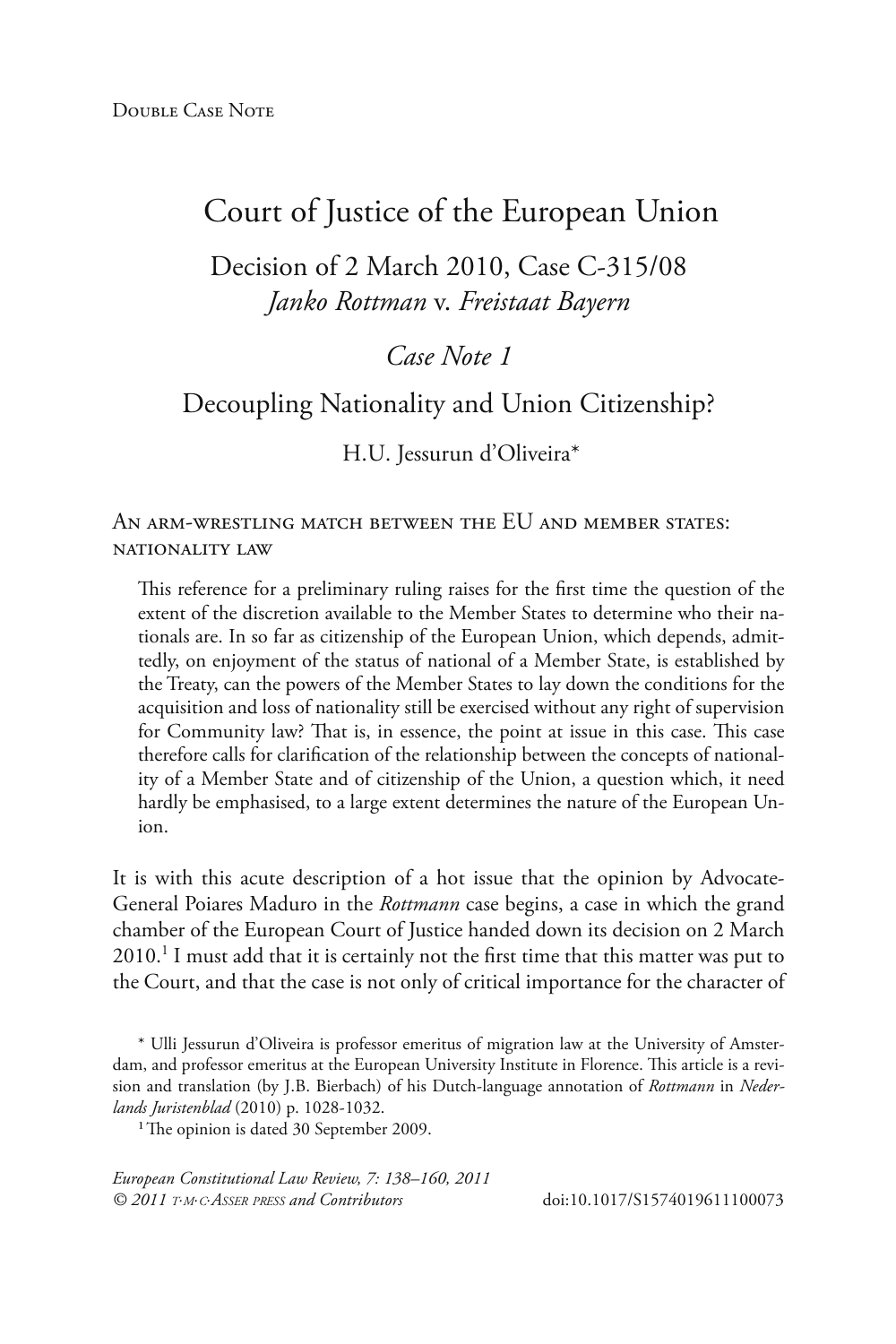the Union, but also of the member states. It is clear that the case is of great constitutional importance, as is illustrated by the fact that not only the Commission, but also eight member states intervened.

The Austrian Rottmann was interrogated as a suspect in 1995 in connection with a suspicion of serious professional fraud. It is probably as a result of this that he felt that Austria was becoming a bit too hot for comfort, and he moved to Germany. In 1997, the Austrian authorities issued a national arrest warrant against him. Meanwhile, in February 1998, Rottmann filed a petition for naturalisation in Germany, which was granted to him a year later. By voluntarily acquiring German nationality he lost his Austrian nationality. In filing his naturalisation petition, he had – hoping for the best – not revealed the fact that he was wanted in Austria as a suspect for a professional offence. When the Austrian authorities tipped off the German authorities about it, however, his naturalisation was revoked by administrative decision in 2000 because of his concealment of the criminal proceedings in Austria. His status thus changed dramatically: he became stateless, and lost his Union citizenship on top of it. The German *Bundesverwaltungsgericht* asked two preliminary questions. Does Community law preclude loss of Union citizenship due to the lawful – by internal law – revocation of the nationality of a member state with statelessness as a consequence? And if so, which state is required to readjust its nationality law: the naturalising state or the original one?

Behind these simple questions (which, of course, were formulated rather less directly) lurk important matters to be resolved. The operative part of the decision of the European Court of Justice is short, sweet, and in my opinion, incorrect. It says:

It is not contrary to European Union law, in particular to Article 17 EC for a Member State to withdraw from a citizen of the Union the nationality of that State acquired by naturalisation when that nationality was obtained by deception, on condition that the decision to withdraw observes the principle of proportionality.

There's a sting in the tail. The central matter to be resolved is the relationship between the Union and the member states: if the Union has a say in the nationality law of the member states, the sovereign statehood of the member states is limited. Is Union citizenship the crowbar that will break open the nationality law of the member states? Is the European Court heading for a collision with this line of reasoning, not only with the member states, but also with the European Commission and the European Council? Additionally, there is a matter of admissibility. Does the Court have anything to say about something that is viewed by many intervening states and the Commission as an internal case? Let us first devote our attention to that question.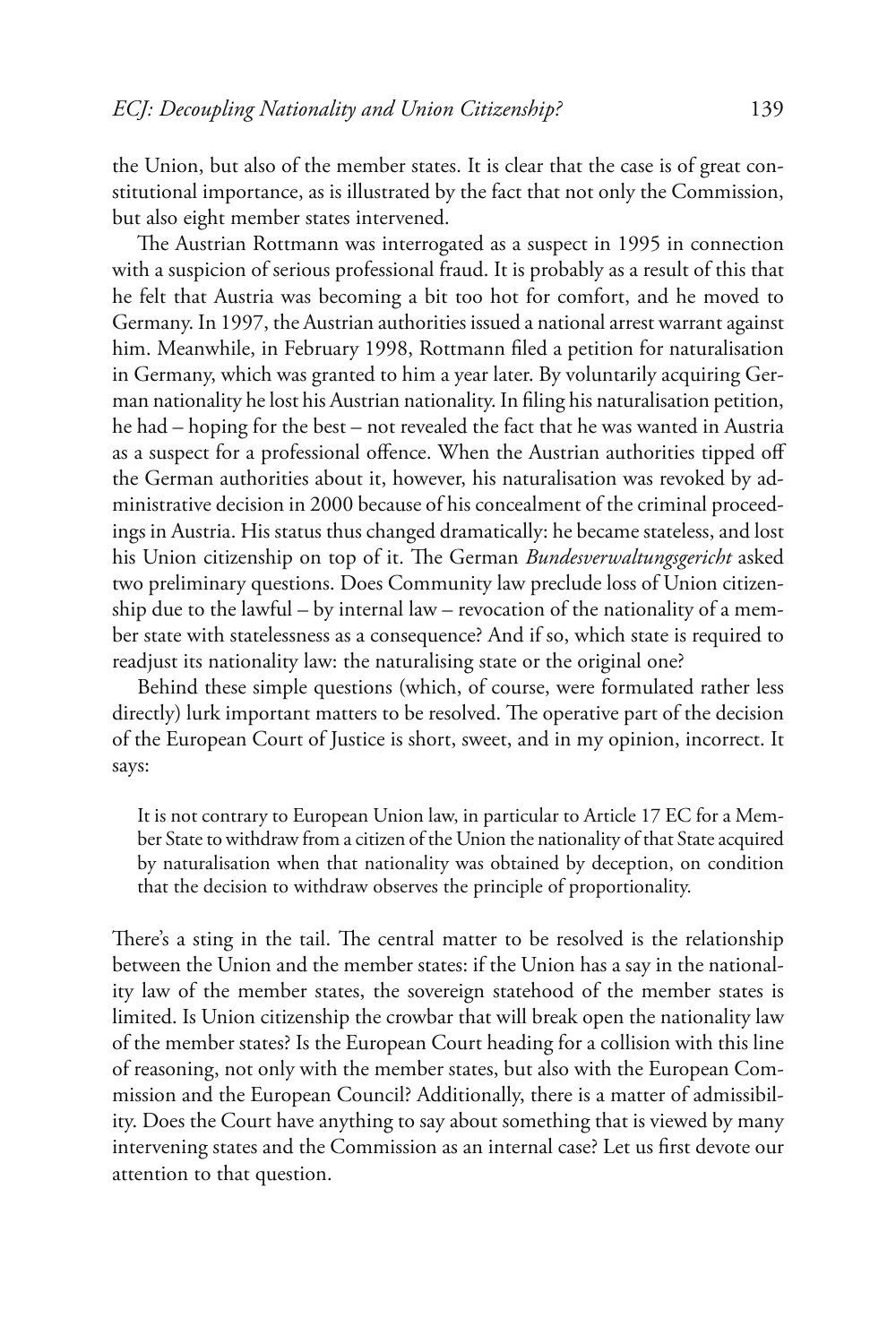### The internal case

A German living in Germany stripped of German nationality in a German legal process: typically an internal case, a situation in which all of the elements are enclosed in one member state, which Union law has no say in, and which must lead to the inadmissibility of the preliminary questions. However, the Court and the A.G. are of a different opinion. The A.G. reasoned as follows. Not only was Rottmann born an Austrian in Austria, but he had already made use of his freedom of movement as an Austrian citizen by travelling to Germany and establishing himself there. This Union citizen had thereby made use of his right of freedom of movement, and thus this was no longer a strictly internal affair.

The definition of the internal case is by no means an innocent one. By establishing very strict criteria for the internal case – only absolutely purely internal affairs can be defined as such  $-$  the Court is significantly stretching the boundaries of admissibility and thereby its own authority as well. After all, it is one of the marvels of EU law that a distinction can ever be made between internal cases and EU cases when we read Article 2 of the EU Treaty, which guarantees its citizens 'an area of freedom, security and justice' 'without internal frontiers.' $^{\rm 2}$  The marvellousness of this internal contradiction can be accounted for as the ever-shifting result of the territorial struggle between the EU and its member states, not unlike the one between the states and the union in the United States.

It seems to me that the Court is taking a different tack than the 'internal case'. It determines (42):

It is clear that the situation of a citizen of the Union who […] is faced with a decision withdrawing his naturalisation, adopted by the authorities of one Member State, and placing him, after he has lost the nationality of another Member State that he originally possessed, in a position capable of causing him to lose the status conferred by Article 17 EC and the rights attaching thereto falls, by reason of its nature and its consequences, within the ambit of European Union law.

De Groot calls this 'an even more sensational construct' than the one the Attorney General uses.<sup>3</sup>

<sup>2</sup> See, in more depth, H.U. Jessurun d'Oliveira, 'The Community Case. Is Reverse Discrimination Still Admissible under the Single European Act?', in Th .M. de Boer et al. (eds.), *Forty Years on:*  The Evolution of Post-War Private International Law in Europe, Essays in Celebration of the 40th *Anniversary of the Centre of Foreign Law and Private International Law, University of Amsterdam* (Amsterdam University Press 1990) p. 71-86.

<sup>3</sup> G.R. de Groot, 'Invloed van het Unierecht op het nationaliteitsrecht van de Lidstaten: Overwegingen over de Janko Rottmann-beslissing van het Europees Hof van Justitie' [Influence of Union Law on the Nationality Law of the Member States: Considerations on the Janko Rottmann Decision of the European Court of Justice], *Asiel & Migratierecht* (2010) p. 293-300.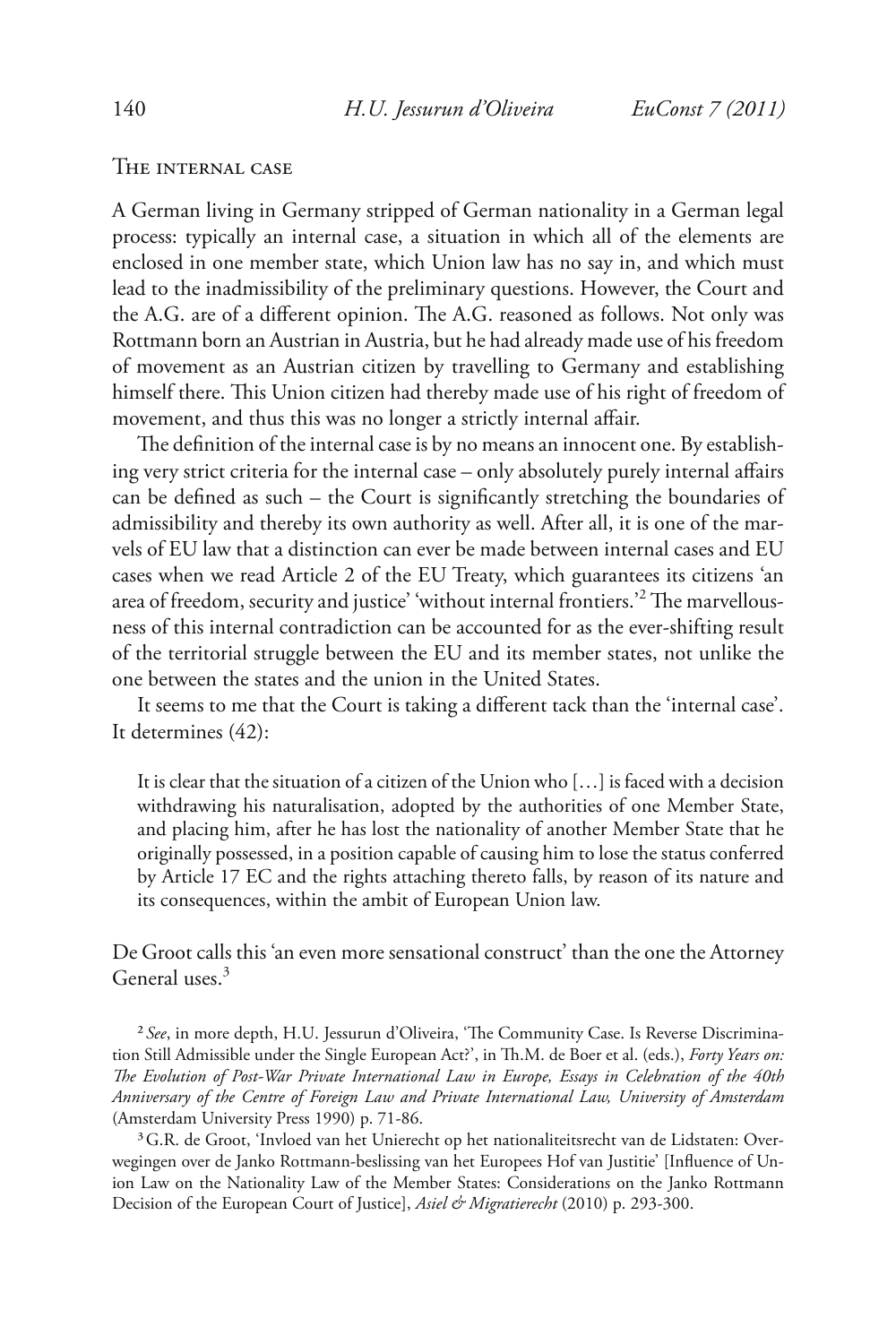And despite the fact that the Court takes the original nationality of another member state into consideration, and thereby allows the case to escape the bounds of the purely internal, the pretext/point of departure for its ruling is first and foremost Union citizenship and its threatened loss. The question immediately arises of how essential it is for the Court's reasoning to note the original nationality.<sup>4</sup> What if Rottmann had previously had the nationality of a third country, and thus had not been able to derive Union citizenship from it? What if he had lost the nationality of a member state without ever having had another nationality, for instance because he had been born stateless? What if someone voluntarily acquires the nationality of a third country and thereby loses the nationality of a member state? Does EU law come into play by way of (the loss of) Union citizenship in all of those cases?

By placing Union citizenship at the forefront and focusing on it, the Court causes it to lose its dependent position somewhat with regard to the underlying matter of nationality. The roles are reversed, as it were: the nationality law of the member states becomes dependent on the fortunes of Union citizenship. It should not be surprising, then, if the Court immediately follows this with the observation that citizenship of the Union is the fundamental status of those who possess the nationality of a member state (43). Fundamental, as well, with regard to the nationality of a member state?

#### Statelessness due to loss of nationality: public international law

According to public international law, may statelessness occur when loss of nationality is entailed by the occurrence of certain legal facts? Because statelessness is regarded as a severe exclusion from the system of states with their personal substrate, (treaty) rules have been developed in order to prevent that as much as possible. For instance, there is the Convention on the Reduction of Statelessness (New York, 1961), that generally attempts to drive back statelessness, and allows only a few exceptions.<sup>5</sup> Article 8 prohibits a state from 'depriv[ing] a person of its nationality if such deprivation would render him stateless,' but provides for an exception to this main principle (Article 8(2)(b)) 'where the nationality has been obtained by misrepresentation or fraud.'

Likewise, the European Convention on Nationality (ECN) of 1995 upholds the principle that 'statelessness shall be avoided', but does allow one exception to this. In Article 7 an exhaustive summary is given of cases in which a state may provide for loss of its nationality, either automatically, or at the initiative of that state, but none of those cases may lead to statelessness, except for one: in the case of 'acquisition of the nationality of the State Party by means of fraudulent conduct,

<sup>&</sup>lt;sup>4</sup> Compare De Groot and Seling in their note hereafter.

<sup>5</sup> Germany and Austria are parties to this UN treaty, and with several reservations at that.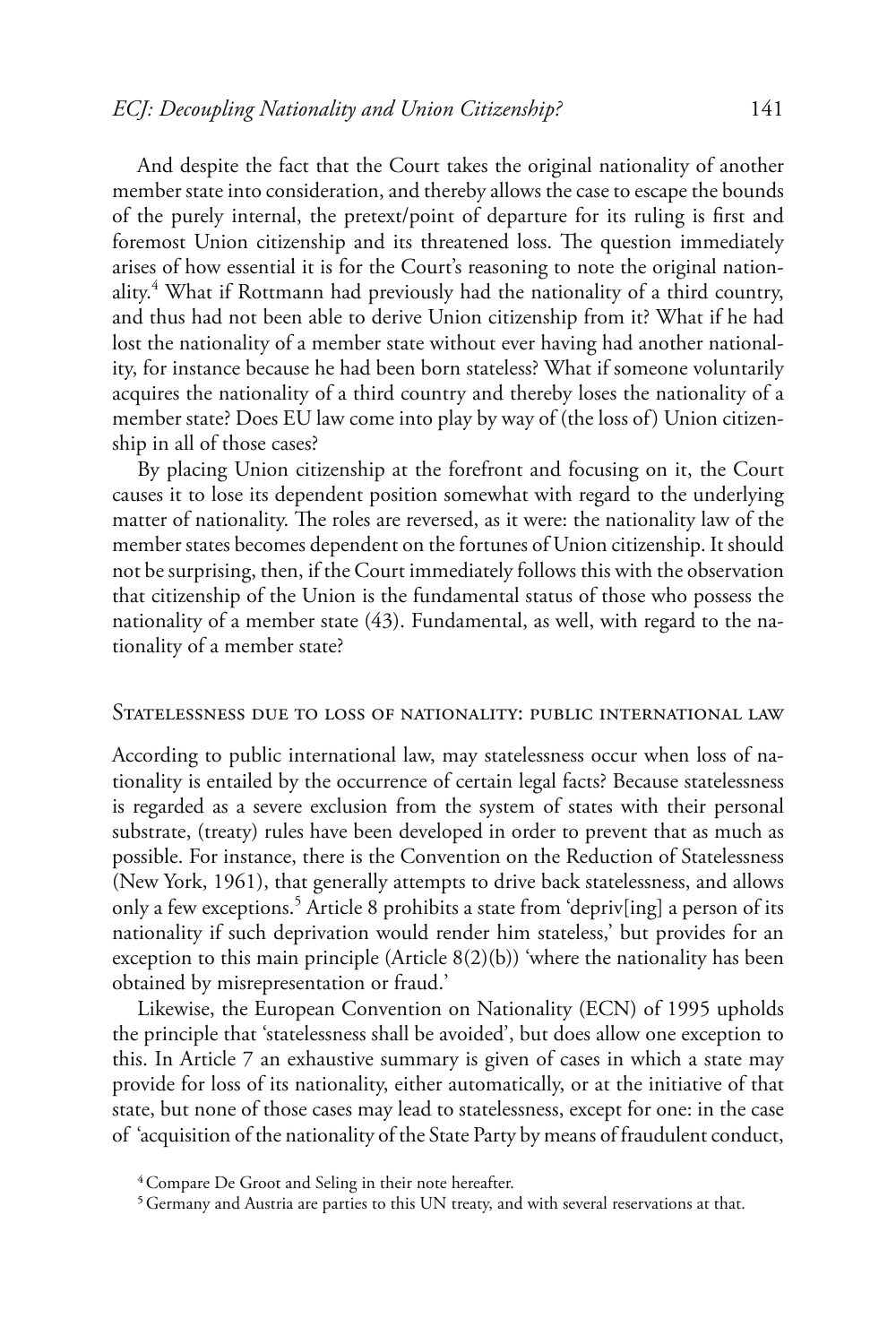false information or concealment of any relevant fact attributable to the applicant' (Article  $7(1)(b)$  in conjunction with Article  $7(3)$ ).

The European Court makes note of these treaty texts and concludes from them that states that make loss of their nationality binding upon the furnishing of fraud and false information during the naturalisation procedure are, in principle, acting in accordance with international law. They are therefore not acting 'arbitrarily' in the sense of Article 15(2) of the Universal Declaration of Human Rights and of Article 4 ECN. These considerations are valid 'in principle' and 'in theory', even if the person in question not only loses his nationality but also loses his Union citizenship (54). But all the same…

#### The preceding history

In contrast to what the A.G. claims in his introduction, cited above, this is not the first time that the question has been put before the Court of the member states' degree of latitude to organise their own laws concerning nationality as they see fit. He should know this quite well, for he refers to earlier decisions in which that question was at issue before the Court. It started in 1982 with Micheletti, the dual national Argentine-Italian dentist who wanted to practice in Spain. Spain found – in accordance with the Spanish *Código Civil* – that the Argentine nationality was his effective nationality, and therefore denied him the European rights of establishment and provision of service. The Court ruled $^6$  that the Spanish test of effectiveness came into conflict with European law and that the nominal Italian nationality of Micheletti was sufficient to allow him to enjoy the freedoms of the Treaty. It added, in an ominous *obiter dictum*: 'The definition of the conditions of acquisition and loss of nationality, is in conformity with international law, within the competence of each Member State, which competence must be exercised with due regard to community law.' This consideration was in fact superfluous, because it was not about the attribution or loss of the nationality of a member state, but rather about the question of whether Spain should or should not recognise the European legal consequences of the (in and of itself) uncontested possession of Italian nationality. It was therefore a warning shot across the bow, repeated by the Court at regular intervals, without any practical consequences ever being drawn from it.

<sup>6</sup> ECJ 7 July 1992, Case 369/90, ECR 1992 I-4258 (Mario Vincente Micheletti and others/ Delegación del Gobierno en Cantabria. *See*, on this, among many others G.R. de Groot, *Migrantenrecht* (1992) p. 105-110; H.U. Jessurun d'Oliveira, case note on *Micheletti, CMLR* 1993 [3] p. 623-637 and the authors named in G.R. de Groot, *Towards a European Nationality Law – Vers un droit européen de nationalité* (Maastricht UP 2004), n. 51.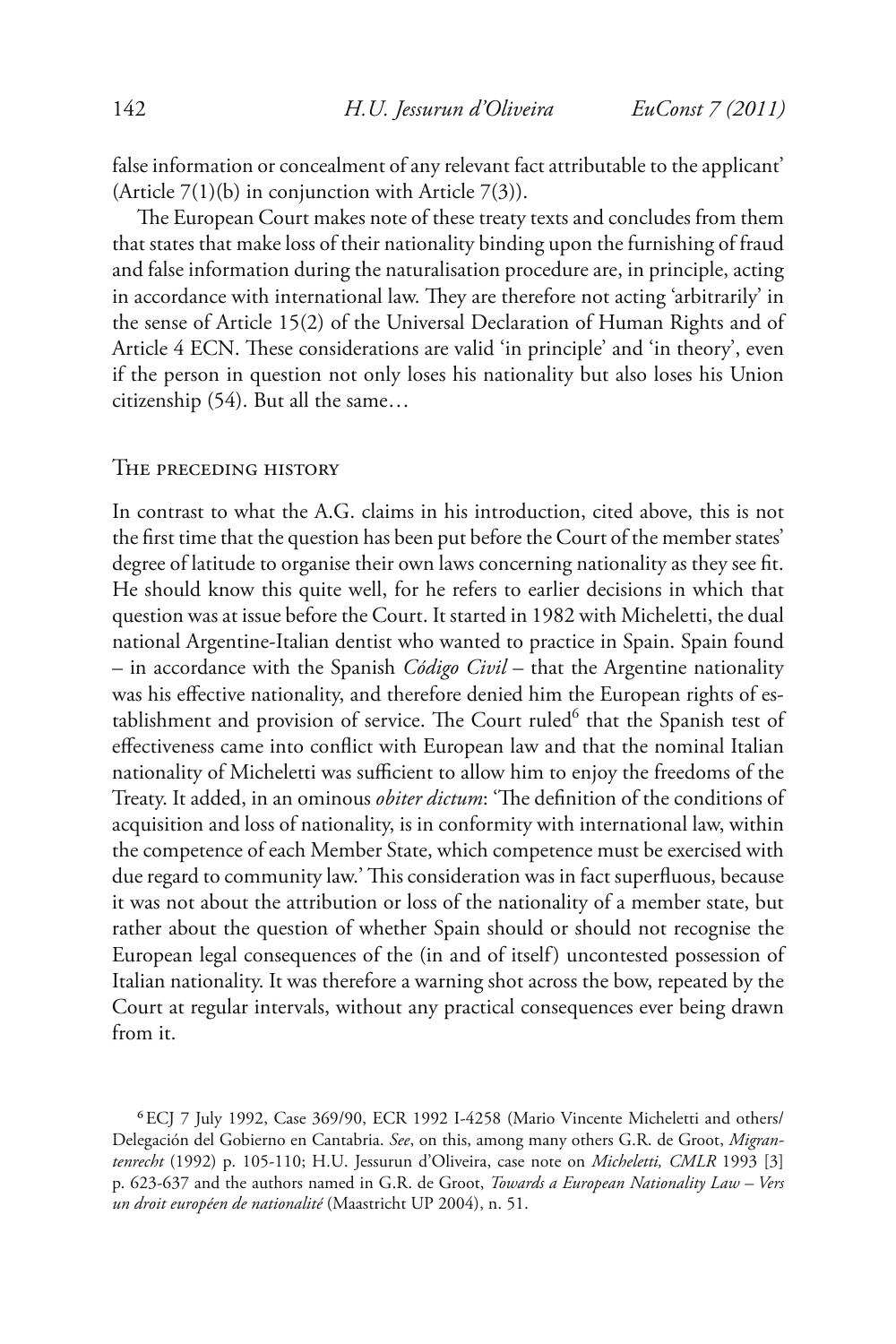For instance, in *Kaur<sup>7</sup> the Micheletti* formula was repeated verbatim. Ms. Kaur, of Asian origin, born in Kenya as a Citizen of the United Kingdom and Colonies, and later a British Overseas Citizen, wished to gain admittance to the United Kingdom and thus sought to forcibly acquire by way of Community law a right of abode that she did not possess according to British law. Along her way, she found declarations made by the United Kingdom at the time of the Accession Treaty in 1972 and at the time of the entry into force of the British Nationality Act of 1981, which gave a definition of what the United Kingdom understood under 'British national' for the purposes of the Treaty. Ms. Kaur was not covered by this definition. The Court accepted these statements as the basis for its interpretation of the concept 'member state national' in order to define the personal scope of the treaty. In my opinion it would have been called for, if one wants to accept that European law has something to say about a member state's authority to determine who its citizens are, to correct the essentially racist distinctions in the British Nationality Act and the related migration legislation as being a violation of the (European) ban on racial discrimination. *Kaur* was a missed opportunity, if the European Court had in fact wished to exercise influence on British nationality law and its conformity with the ban on discrimination included in Union law. The matter is comparable with, e.g., the *Zwangsausbürgerung* of German Jews by Nazi legislation, an unambiguous violation of international law. It is, however, unclear which consequences to draw from this violation<sup>8</sup>

In *Rottmann*, a practical elaboration of the repeated *obiter dicta*, which could be regarded as settled case-law has now been developed. It makes a difference, according to the Court, whether someone was already an Union citizen, such as Rottmann, or whether on the other hand someone like Ms. Kaur could not be deprived of her Union citizenship because she had never possessed that status, since she did not fulfil the definition of the member state national (49). Thus, according to the Court, Ms. Kaur is in the same position as the Dutch Member of Parliament Ayaan Hirsi Ali before her Dutch nationality, revoked by Minister of Alien Affairs and Integration Rita Verdonk, was restored.<sup>9</sup>

<sup>7</sup> ECJ, 20 Feb. 2001, Case C-192/99, annotated by H.U. Jessurun d'Oliveira in *Jurisprudentie Vreemdelingenrecht* (2001) no. 124.

<sup>&</sup>lt;sup>8</sup> Cf .P. Weis, *Nationality and Statelessness in International Law* (Kluwer 1979), 2<sup>nd</sup> edn., p. 117 et seq.

<sup>9</sup> *See,* as to the vicissitudes of this naturalisation decree and its revocation which even led to the fall of the Dutch Cabinet, H.U. Jessurun d'Oliveira, 'Turmoil around a Naturalisation Decree, or: How the Dutch Cabinet Stumbled over a Pebble', in *Vers de nouveaux équilibres entre ordres juridiques, Liber amicorum Hélène Gaudemet-Tallon* (Dalloz-Sirey 2008) p. 319-333.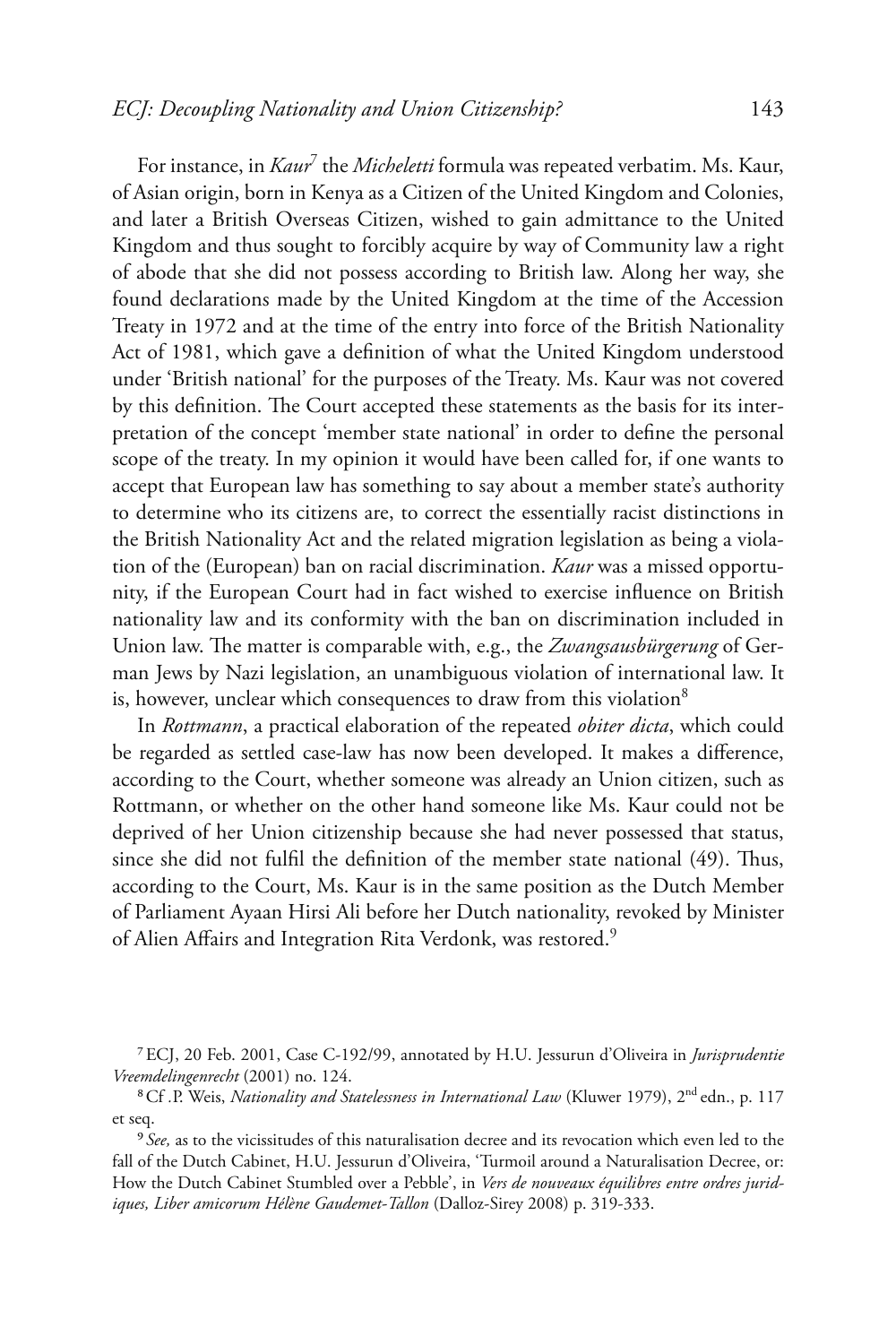#### The two principles of proportionality

Which consequences does the Court now draw from the jurisprudential mantra that nationality law, to be sure, belongs to the sphere of competence of the member states according to both written and unwritten international law, but that this competence must be excercised with due regard to Union law? According to the Court (48), this is a matter of establishing the principles that the carrying-out of the member states' authority with regard to Union citizens, to the extent that it affects the rights that are provided and protected by the legal order of the Union, can be subjected to judicial review in light of European Union law.

And then the rabbit is pulled out of the hat:

In such a case it is (…) for the national court to ascertain whether the withdrawal decision at issue in the main proceedings observes the principle of proportionality so far as concerns the consequences it entails for the situation of the person concerned in the light of European Union law, in addition, where appropriate, to examination of the proportionality of the decision in the light of national law (55).

The A.G. had not devoted a single word to the principle of proportionality. He was of the opinion that the revocation in this case was not a violation of any Community rule. It is the Court's own invention to colour in its long-held stipulation – the member states' 'reserved domain' in the area of nationality law – with the proportionality principle.

National authorities – the ministry, the court – who are considering the revocation of the nationality of a citizen in the situation of Rottmann therefore have to complete a *double* proportionality test. They must not solely adhere to this principle of proper administration in accordance with their own internal (administrative) law, where exclusively national points of view will be dealt with. Ultimately, as the Court also acknowledges (51), it is a matter of public interest, the protection of the special relationship of solidarity and good faith that form the essence of the bond of nationality. This necessarily implies that revocation of nationality due to fraud in the naturalisation procedure can be in conformity with Union law, even if that brings loss of Union citizenship with it; but then a second proportionality test must be applied regarding this loss of the fundamental status of Union citizen. That element can, of course, already be included in the proportionality test by national law, but to the extent that that is not the case, it must be examined separately.

For completing this Union law proportionality test, the Court provides a number of quite concrete instructions (56). First and foremost, the position of the family members must also be taken into consideration. Under certain circumstances, they can lose their dependent rights of residence. Additionally, the seriousness of the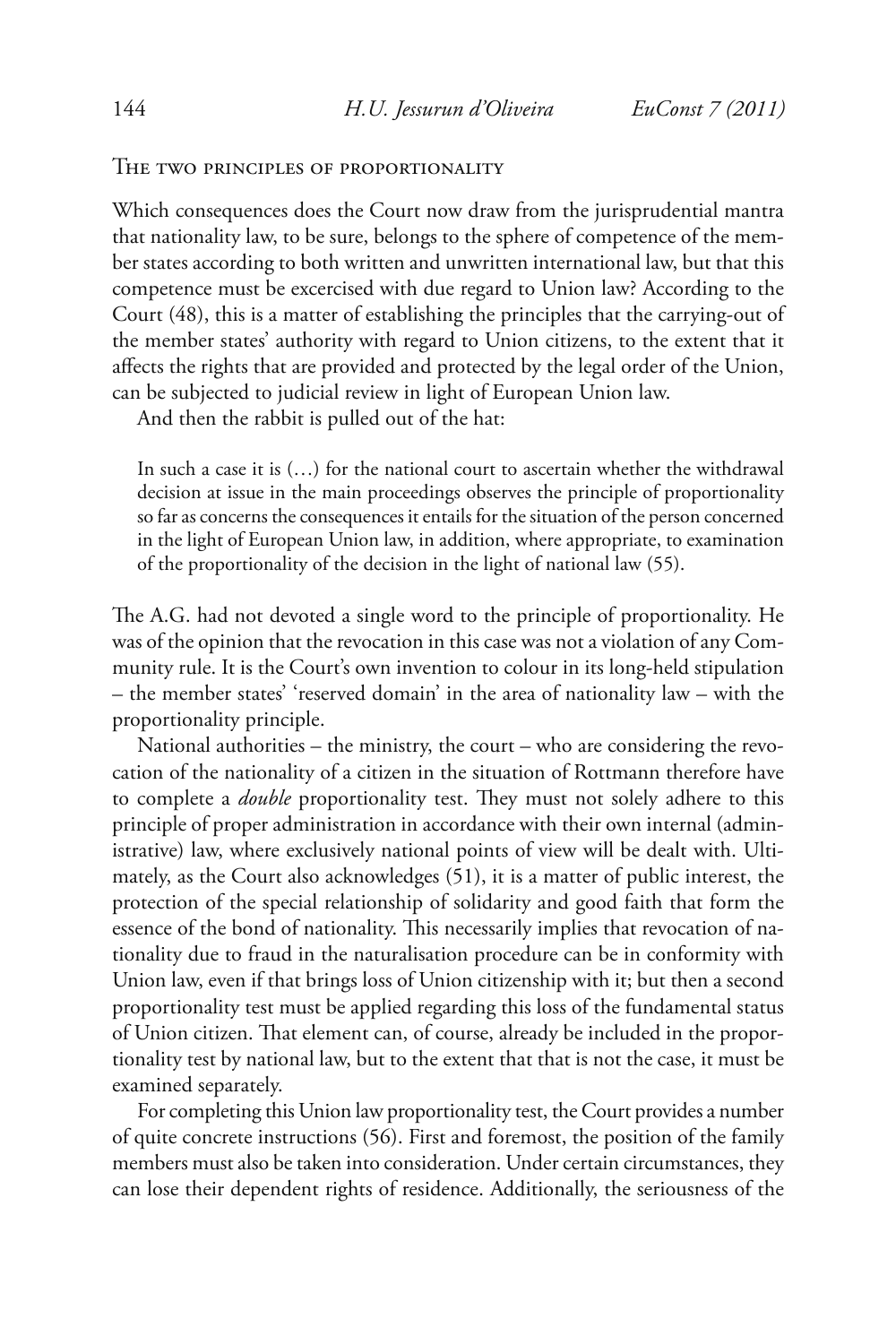fraud or false information can play a role, as well as the time elapsed between the naturalisation and the withdrawal decision, and also the question of whether the affected party can get his or her original nationality back. A state whose nationality was acquired by fraud does not have to allow itself to be discouraged from taking the decision to withdraw the affected party's nationality, merely because that person would not be able to recover his or her original nationality; however, a national court will nonetheless have to consider, under the circumstances of the case, whether the proportionality principle does not in fact mean that the person to be denaturalised should get a reasonable period of time to try to get back his original nationality (58). In practice, that will mean a period of a few years.<sup>10</sup> Finally, the Court notes that the principles elucidated in this decision do not only apply to the state whose nationality was acquired by fraud, but also for the member state of origin: the latter, as well, will have to turn the Union law principle of proportionality onto the question of whether the party affected can petition to re-acquire his or her nationality.

#### **COMMENTARY**

The Court is persisting in its judicial error. The question of whether the European Union has authority over the organization of the member states' nationality law not only leads to divisions in the doctrine,<sup>11</sup> but also among the institutions of the Union. In its interventions in the cases submitted to the Court, and again in the *Rottmann* case, the Commission has systematically taken the point of view, despite the Court's case-law, that nationality law is a matter exclusively for the member states. In its answers to written questions from the European Parliament, as well, the Commission has always refused to make a substantial statement on member states' nationality law, because it claimed to lack the competence to do  $\frac{12}{1}$ 

As far as the member states are concerned, one can point to the Declaration no. 2 attached to the Maastricht Treaty that does not leave anything up to the imagination and which conforms to international law:

<sup>10</sup> De Groot, *supra* n. 3 speaks of a period of three years for the Netherlands.

<sup>11</sup> See the debate that has been going on for decades now in the Netherlands between G.R. de Groot (e.g., in his *Towards a European Nationality Law, supra* n. 6, with the bibliography of many other publications in this debate) and H.U. Jessurun d'Oliveira (*see*, e.g., 'Nationality and the European Union After Amsterdam', in D. O'Keeffe and P. Twomey (eds.) *Legal Issues of the Amsterdam Treaty* (Hart 1999), ch. 23, and the publications on the theme mentioned there). My best wishes to De Groot on the success achieved with *Rottmann*!

 $12$  For instance, in the answer to question no.  $1674/87$ : 'Since the Community has no competence with regard to the conditions for acquisition of nationality, the Commission is unable to supply the Honourable Member with the information requested, and it has no intention at present of taking any initiative in this field.' See for a series of similar answers d'Oliveira [CMLR 1993] *supra* n. 6 at p. 634.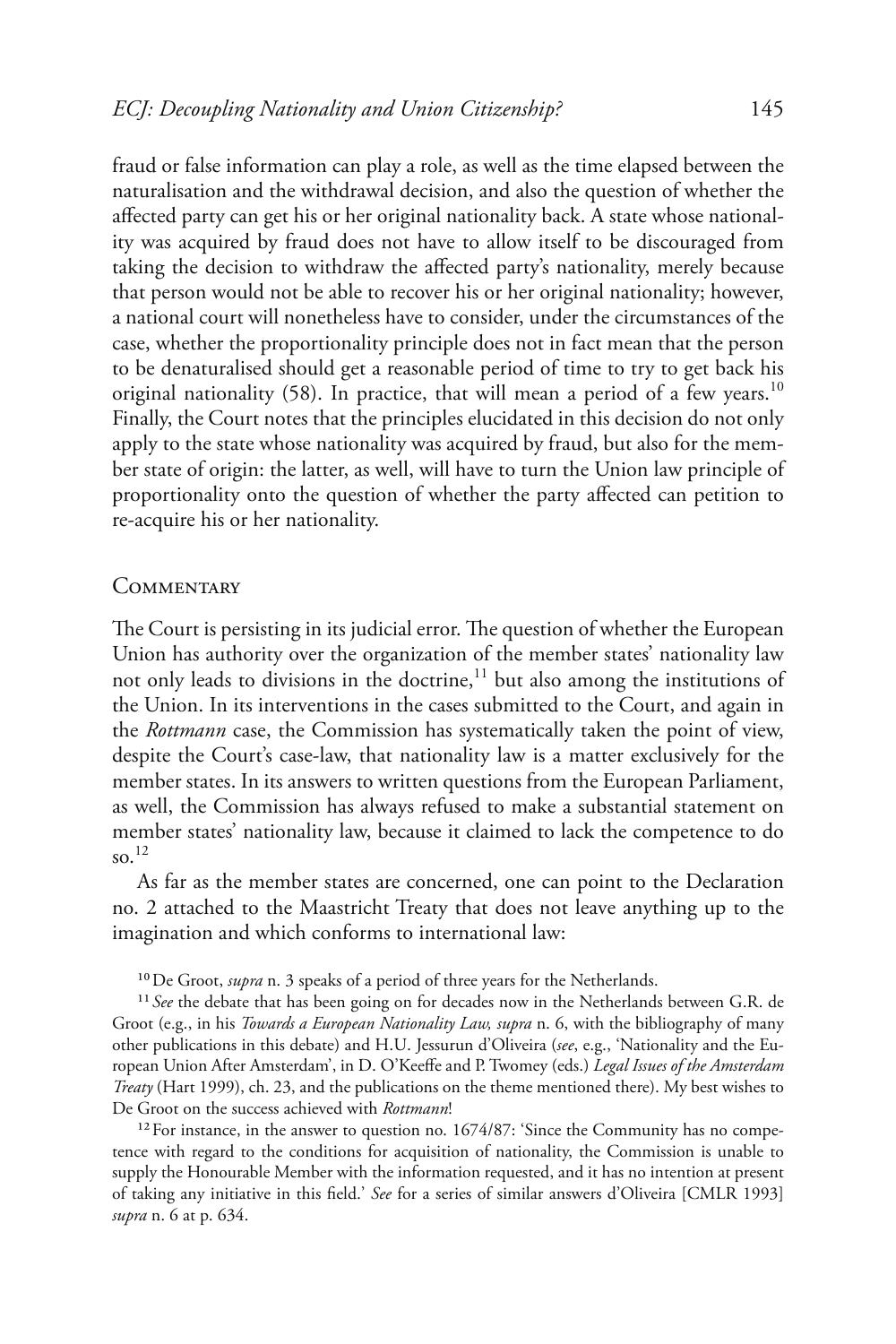The Conference declares that, wherever in the Treaty establishing the European Community reference is made to nationals of the Member States, the question whether an individual possesses the nationality of the Member State shall be settled solely by reference to the national law of the Member State concerned.  $(...)^{13}$ 

This standpoint is repeated once more by the Council of Heads of State and Heads of Government at their meeting in Edinburgh on 11 and 12 December 1992:

The provisions of Part Two of the Treaty establishing the European Community relating to the citizenship of the Union give nationals of the Member States additional rights and protection as specified in that part. They do not in any way take the place of national citizenship. The question whether an individual possesses the nationality of a Member State will be settled solely by reference to the national law of the Member State concerned.<sup>14</sup>

The eight member states that appeared in the *Rottmann* case embrace this rule of international law, which was most recently codified in the ECN under Article  $3(1)$ : 'Each State shall determine under its own law who are its nationals.' The ECN adds that this right must be accepted by all other states, to the extent that it is in conformity with applicable international treaties, international customary law, and generally recognized principles with regard to nationality. There is no basis for the assertion that the European Union is not also bound by this duty.

The European Parliament, as well, has repeatedly revealed itself to see the organization of nationality law of the member states as the member states' reserved domain; although every once in a while it takes a different point of view in written questions from individual MEPs. In short: the Court is a dissident relative to three other institutions of the Union. (It is not known to me what the European Court of Auditors thinks about the question.)

Now, dissidents can in fact be right sometimes, but in my opinion this is not the case here. The above-cited statements of the Council and the member states are pushed aside by the Court as instruments for interpreting the Treaty, although these represent valid international law. That's all well and good, says the Court, but the circumstance that a certain matter belongs to the authority of the member states does not change the fact that the national rules have to orient themselves toward Union law if the situation is covered by Union law (41). The nettlesome word 'solely' in the member states' statements is apparently found to be irrelevant by the Court.

¹³ *OJ* 1992 C 191, p. 98.

¹4 *OJ* 1992 C 348, p. 1.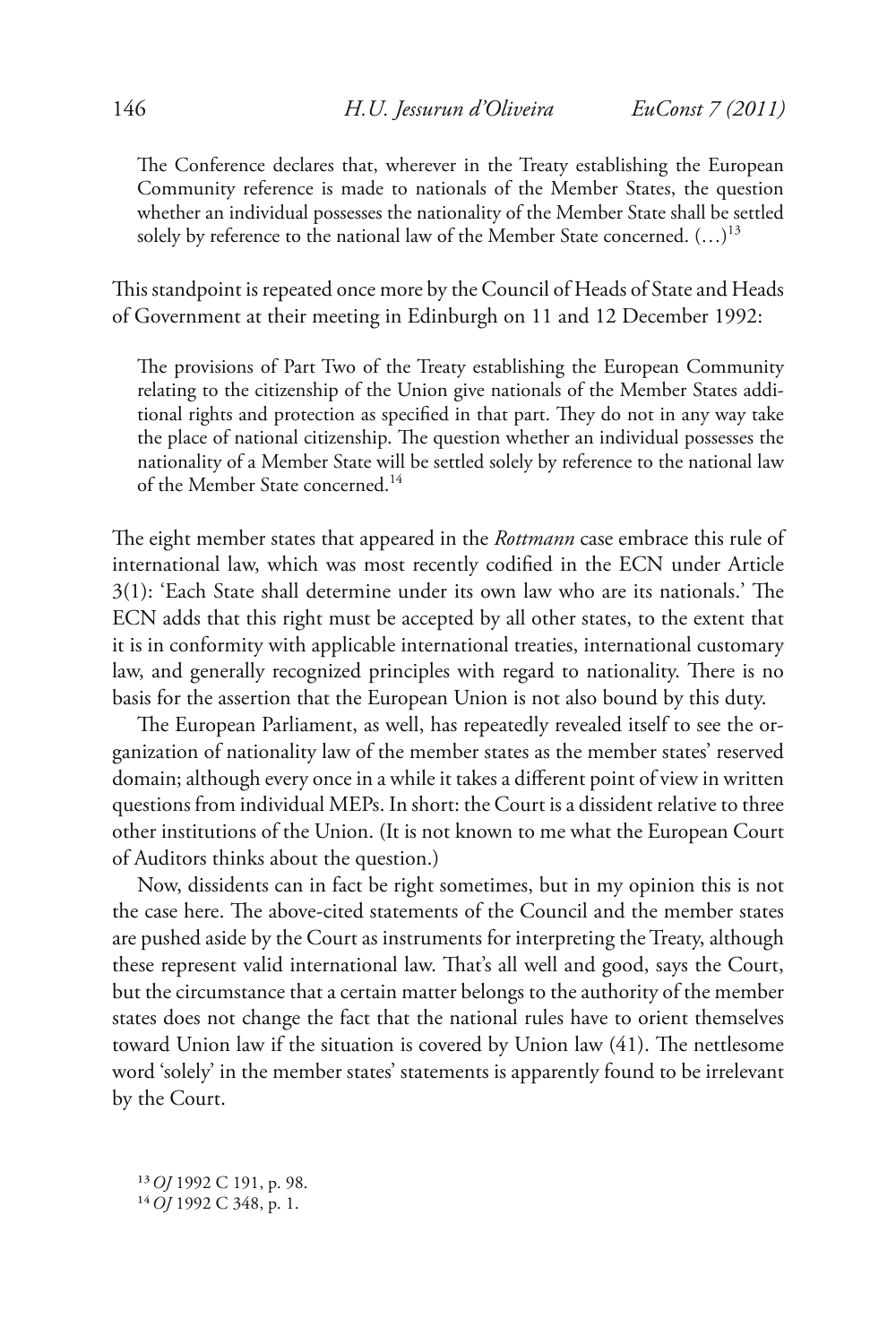The other cases that the Court cites to back up its point of view are not relevant. They have to do with, among other things, name law for EU citizen (Case C-148/02 *Garcia Avello*), direct taxes (Case C-403/03 *Schlempp*), criminal law (process) (Case C-274/96, *Bickel and Franz*). In none of these cases is the existence of a member state nationality contested; they have exclusively to do with the implications and the scope of the existence of Union citizenship. In EU law, Union citizenship may well be the fundamental status of those who possess the nationality of a member state, but this fundamental status is and remains entirely derived from the possession of the nationality of a member state. Nationality of the member states is the premise for the existence of Union citizenship. The latter is therefore the dependent variable, and follows the changes in the nationality of the affected parties. The nationality law of the member states is not obliged to take into account what their effect on Union citizenship will be. If a Dutch national who has lived and worked in Greece and Germany moves to the United States and voluntarily becomes a naturalised US citizen and thereby loses his Union citizenship, EU law has nothing to say about it. The broadly formulated operative part of the judgment admits a development that will, so I surmise, also bring this type of cases under the spell of EU law.

In fact, what the Court is doing is reversing the relationship between the possession of a nationality of a member state and Union citizenship. Because Union citizenship is at stake when the nationality of a member state is lost or acquired nationality law has to take this consequence into account. That nationality law is thereby made dependent on Union law to a certain extent, while Union citizenship is precisely presented by the Treaty as being a dependent variable of the possession of the nationality of a member state. If one follows the Court's line of thought to its logical conclusion, then every member state has to take EU law into account at the time of acquisition or loss of its nationality, because Union citizenship systematically depends on it. One must take into consideration that rights connected to Union citizenship, such as the right of petition, can be exercised from the member state of which a person is a national without that person ever having made use of other, more spectacular rights such as that of freedom of movement. The concept of the 'internal case' has become very elusive if not illusionary.

The distinction that the Court makes between the member states' right to shape their own nationality law on the one hand, insofar as these are not bound to EU norms, and the application of that law, which must be done with regard to EU law, is an artificial one.<sup>15</sup> One cannot underscore member states' autonomy to

<sup>15</sup> Contra H. Oosterom-Staples, 'Het internationale recht als beschermengel van de exclusieve bevoegdheden van lidstaten inzake verlies van nationaliteit?' [International Law as the Guardian Angel of the Exclusive Competences of Member States Regarding Loss of Nationality?], *Nederlands Tijdschrift voor Europees Recht* (July 2010) p. 188 et seq., who constructs a stark distinction between nationality law on the one hand, and the execution of decisions based on that nationality law on the other. It is clear that if national legislation does not allow, e.g., a proportionality test, no execu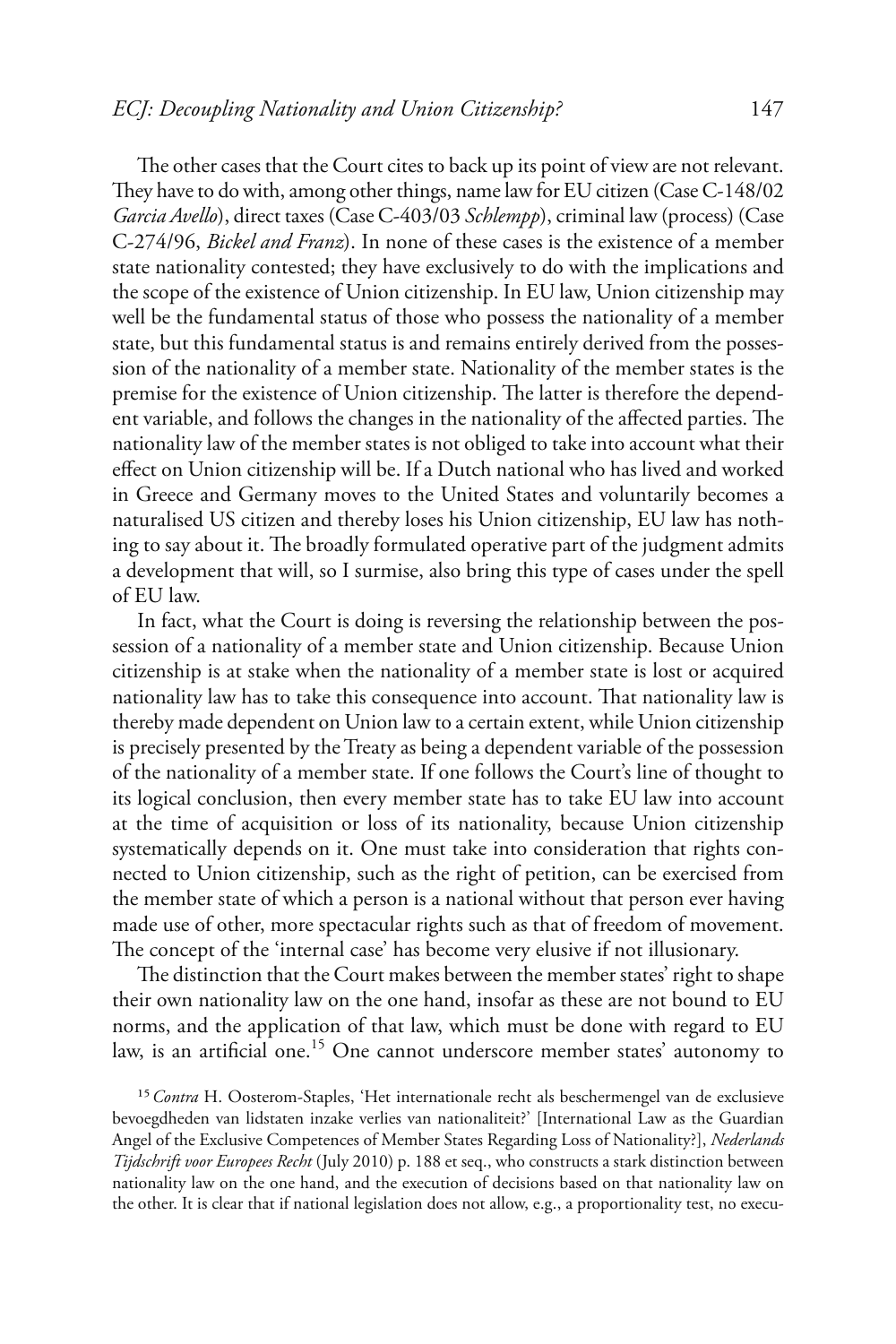organise their own nationality law and at the same time grant Union law influence or something like indirect influence on this reserved domain.<sup>16</sup> If, in a member state's legislation, loss of nationality is tied to the concealment of relevant information, and EU law blocks application of that rule in concrete cases based on, e.g., violation of the proportionality principle, then in fact the national rule of loss has been changed and the reserved domain has been made smaller.

Nationality law is not just any area of law. It is not for nothing that it has been regarded as belonging to the reserved domain of the state since time immemorial. Public international law does not leave any doubt about it. The power to determine who belongs to a particular state, to define a state's body of citizens, is essential to the existence and the identity of the state. By virtue of Article 4 TEU, the Union respects the member states' identity. A member state's citizens are an integrating and essential component of the sovereign statehood of the member state. Thus, other than A.G. Poiares Maduro, I am of the opinion that the nationality law of the member states occupies a privileged position with regard to delineating the powers of the EU and the member states, including in cases that cannot be seen as purely internal. The member states' obligation of loyalty, as stipulated by Article 4 TEU, is a separate matter. In order to be able to obey the text and spirit of the EU, the addressee of this norm must first have existence as a (member) state. Without exclusive autonomy in the definition of its citizens there is no state with its own identity, and without state no duty of loyalty.

As long as the member states have not expressly, in the Treaty, transferred their lawmaking powers in the area of nationality law, the EU, in my view, does not have any direct or indirect authority in this area.

According to Article 5 TEU, the EU does not have any competences if they are not transferred, and for that transfer, the principles of proportionality and subsidiarity apply. The establishment of a uniform or harmonised nationality law of the member states by the EU and its institutions is not necessary according to the principle of proportionality, and for a number of reasons violates the principle of subsidiarity. And in fact, that power still has not yet been transferred by the member states, on the contrary. There are numerous indications on the part of the member states that they wish to remain autonomous and sovereign in this area, and there are numerous indications on the part of the European institutions that they accept this reserved domain. Even if one judges the chance of treaty amendment to be small, and striving for this to be unrealistic, then an express limitation of the member states' autonomy in the area of nationality law is as yet a logical consequence of the structure of the Treaty and of Declaration No. 2 with the Treaty of Maastricht.

tion decision can survive the review of European criticism, and thus the legislation is substantially undermined.

<sup>16</sup> As De Groot has already been successfully arguing for decades. *See* De Groot, *supra* n. 3 at p. 300.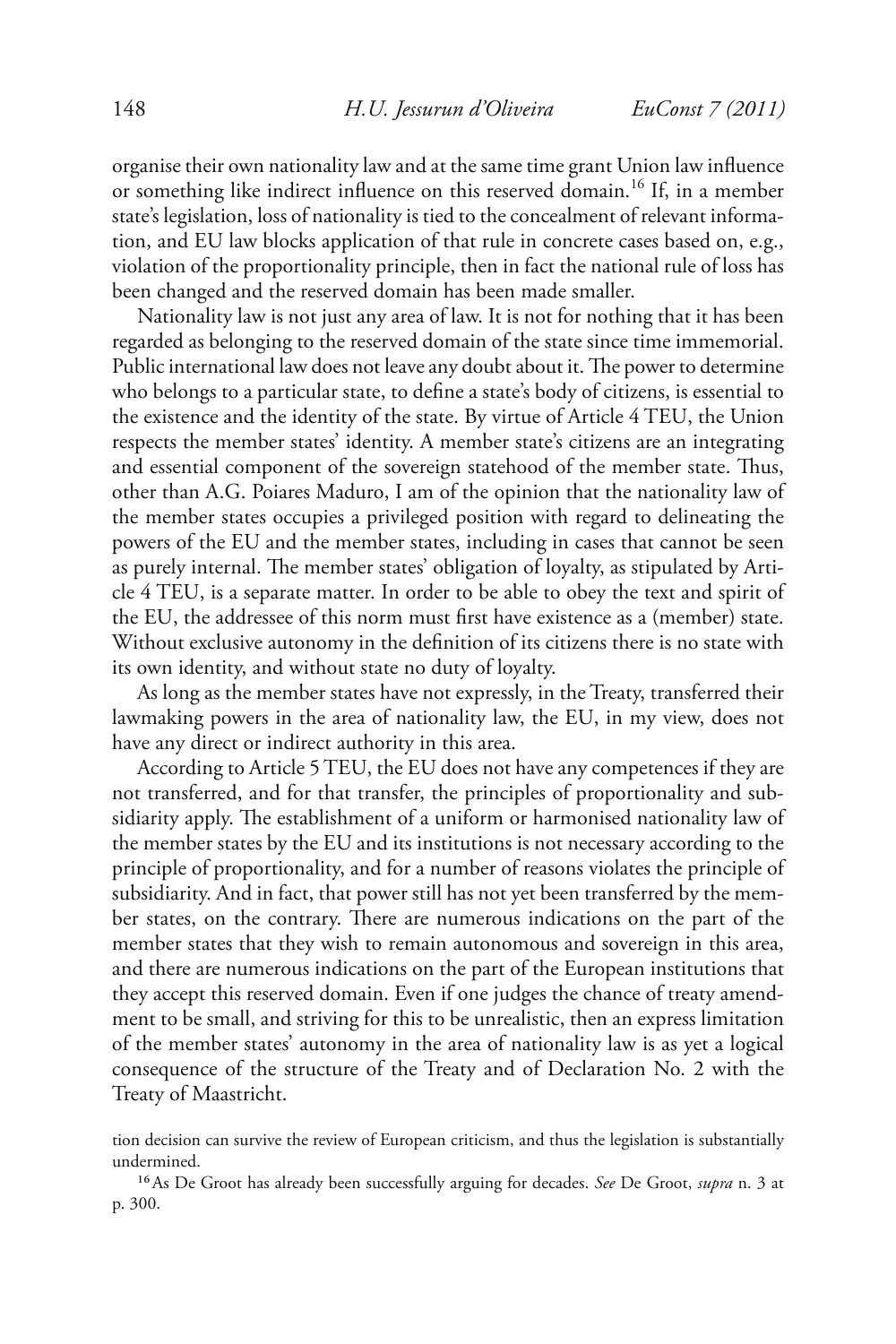What now? First and foremost, it seems to me to be of essential importance that the member states take the first available opportunity to explicitly confirm in the Treaty that the organization of nationality law belongs to the exclusive competence of the member states. Now that the *obiter dicta* of the Court are starting to grow teeth, this is certainly called for. Or: the member states enter into a next phase and use the occasion of the next Treaty amendment to declare that nationality law must be seen as a mixed competence of the EU and the member states. That is then a step in the direction of a European federal state. But in any case, a creeping usurpation of competences by the Court with regard to nationality law of the member states must be clearly and loudly brought to a halt.

Second of all, further reflection is called for on the question of whether the tight one-to-one correspondence between member state nationality and Union citizenship in fact works adequately. The dependent variable of Union citizenship is evolving in the Court's case-law toward a position in which Union citizenship as an independent variable dictates whether loss (or acquisition) of nationality may occur. A looser connection between both concepts has been suggested numerous times. For instance, it has been frequently argued that not only citizens of member states should be equipped with Union citizenship, but also third-country nationals who have established themselves in the EU.<sup>17</sup> They, too, belong to the 'peoples of the Union.'

But additionally, and in conjunction with that, there is room for decoupling the concepts of nationality and Union citizenship: by maintaining Union citizenship in the case of loss of member state nationality under certain circumstances (to be determined). That has the great advantage that in order to emphasize the importance of Union citizenship, the EU would no longer need the (indirect) authority over the nationality law of the member states that the Court has accorded to it, and that can only serve to benefit the clarity of the relationship between the member states and the EU. If the EU sees Union citizenship as a fundamental status for the peoples of Europe, then that no longer needs to depend on the idiosyncrasies of the application of national nationality law, but rather the EU can determine that certain groups of people who lose their member state nationality will nonetheless remain Union citizens. The *Rottmann* case makes it relevant to think about decoupling them in this way.

<sup>&</sup>lt;sup>17</sup> Among many: Álvaro Castro Oliveira, *Third Country Nationals and European Union Law* (diss. EUI 1996); D. O'Keeffe, 'Union Citizenship', in D. O'Keeffe and P. Twomey, *Legal Issues of the Maastricht Treaty* (Chancery 1994), ch. 6, p. 104 et seq.; U. Bernitz and H.L. Bernitz, 'Human Rights and European Identity: The Debate about European Citizenship', in P. Alston (ed.), *The EU and Human Rights* (Oxford UP 1999) p. 515; Oosterom-Staples, *supra* n. 15; S. O'Leary, *European Citizenship, The Options for Reform* (Institute for Public Policy Research 1996).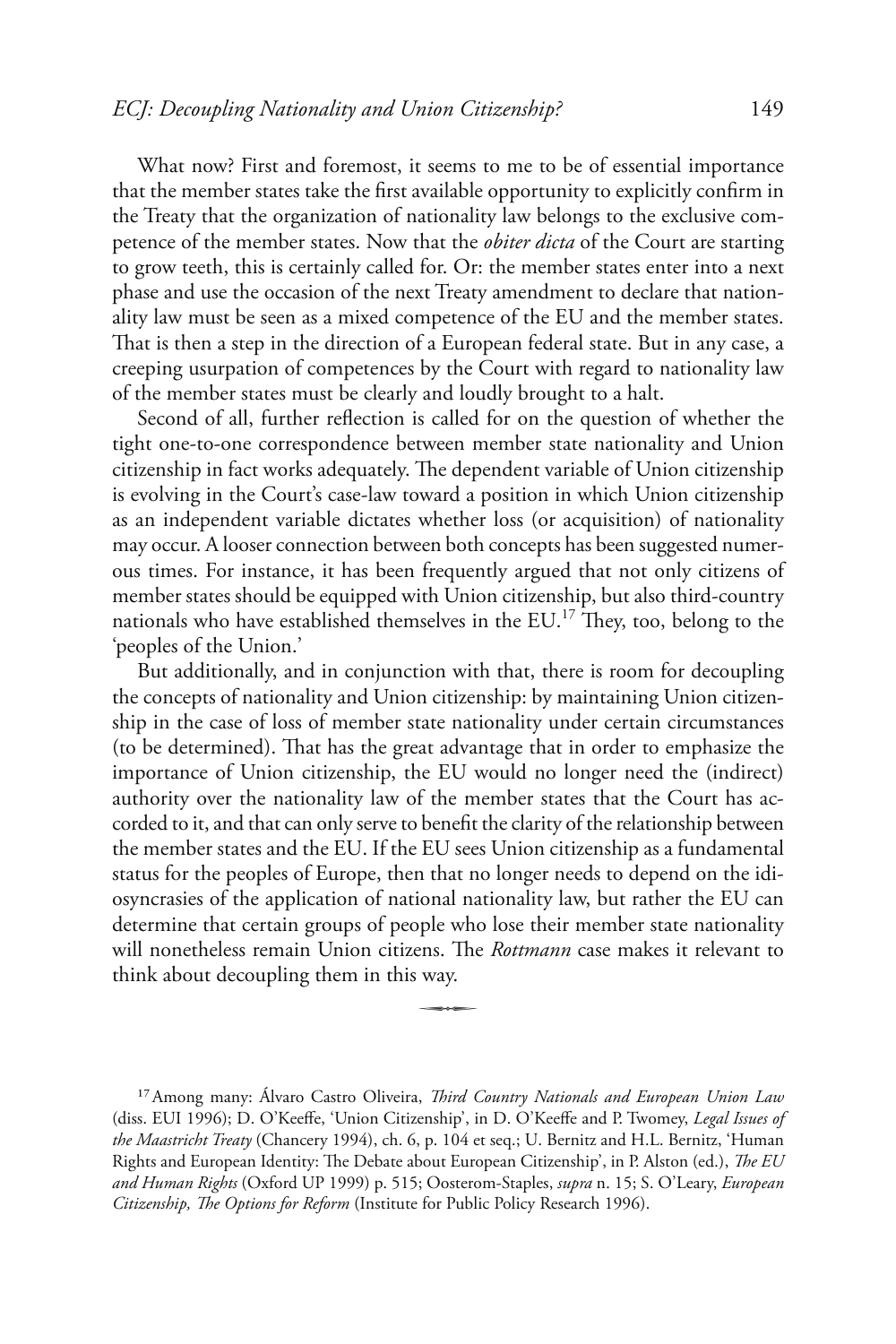# Court of Justice of the European Union

Decision of 2 March 2010, Case C-315/08 *Janko Rottman* v. *Freistaat Bayern*

*Case Note 2*

# The Consequences of the *Rottmann* Judgment on Member State Autonomy – The European Court of Justice's Avant-Gardism in Nationality Matters\*

Gerard René de Groot and Anja Seling\*\*

#### Introductory remarks

In this contribution we want to welcome the judgment of the ECJ in *Rottmann* (C-135/08) as a *milestone* in the sphere of nationality law. For the facts of the *Rottmann* case we refer to the immediately preceding annotation by Jessurun d'Oliveira. It would be duplication if we were to repeat a summary of those facts.<sup>1</sup>

Certainly the approach followed by the ECJ is active and can even be characterised as judicial *avant-gardism,* but should absolutely not be seen as erroneous behaviour. It is clear that the ECJ is willing to challenge member states' autonomy in nationality matters. However, as has been rightly acknowledged by Davies<sup>2</sup> and

\* An earlier, shorter version of this contribution was posted on 1 July 2010 on <http://eudo. citizenship.eu/citizenship-forum/254-has-the-european-court-of-justice-challenged-member-statesovereignty-in-nationality-law?start=2>.

\*\* G.R. de Groot is Professor of Comparative Law and Private International Law in Maastricht, Aruba and Hasselt. Anja Seling is a master's student at the European Law School, Maastricht University.

<sup>1</sup> What should be remarked, though, is that the *Bundesverwaltungsgericht* held on 11 Nov. 2010 that it was in line with the principle of proportionality to revoke German nationality from Dr. Rottmann. Moreover, the court did not consider it necessary to give the applicant additional time in order for him to re-acquire his former Austrian nationality prior to losing his German nationality. *See* press release BVerwG 5 C, 12 November 2010. For the fate of Dr. Rottmann, it can only be hoped that the Austrians will decide to give him back his Austrian citizenship in order to prevent him from becoming stateless.

<sup>2</sup> Gareth Davies in his contribution 'The Entirely Conventional Supremacy of Union Citizenship and Rights' on <http://eudo-citizenship.eu/citizenship-forum/254-has-the-european-courtof-justice-challenged-member-state-sovereignty-in-nationality-law?start=2>.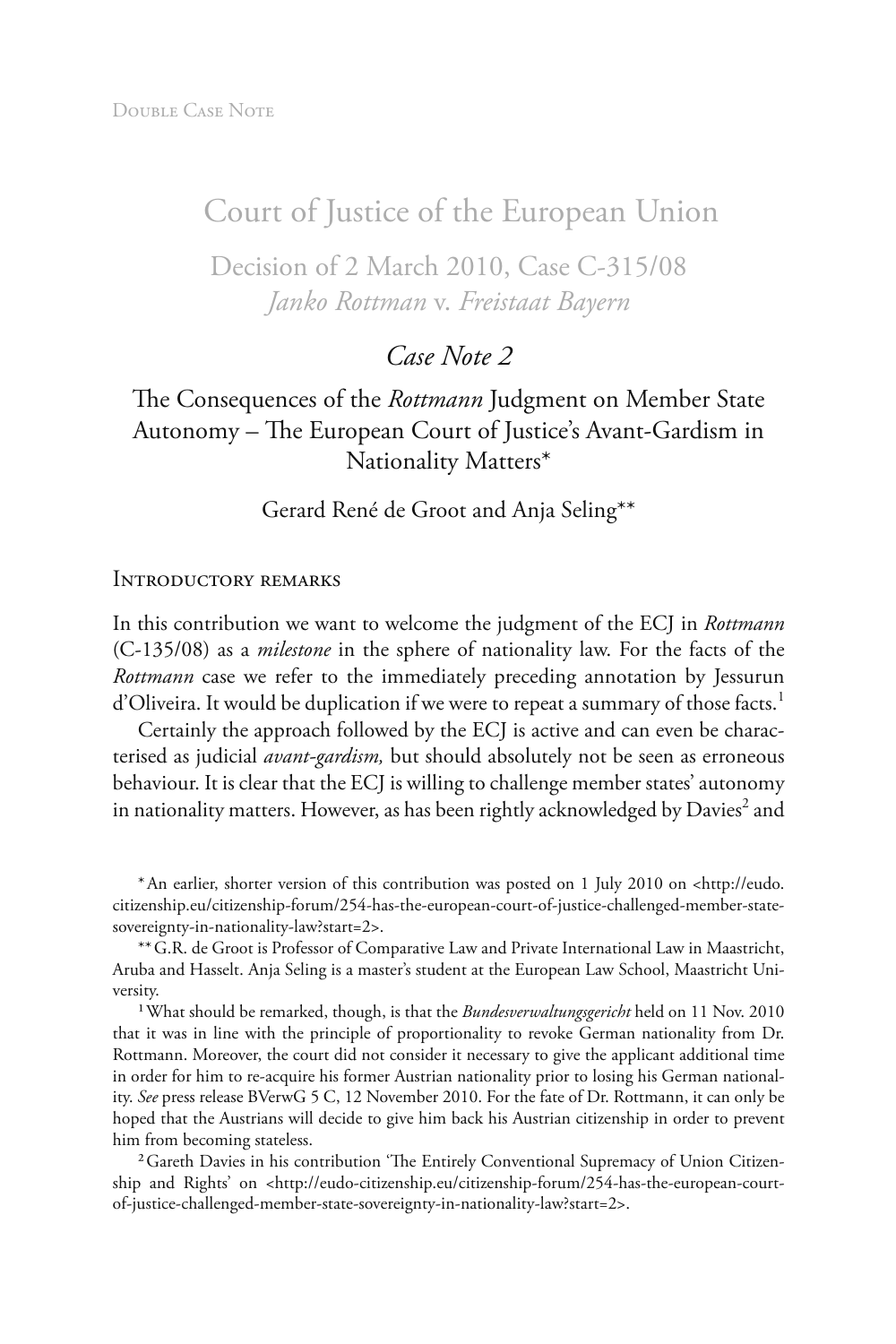Kochenov, $3$  the judgment cannot be considered as very surprising, or as coming 'out of the blue' and based solely on the ECJ's creativity. No, this was certainly not the case in view of the Court's previous rulings, especially with regard to *Micheletti* (C-369/90), which has been described by some commentators as *im*p*érialisme communautaire*.<sup>4</sup> Moreover, the active stance of the Court with regard to shaping the concept of Union citizenship was already clear in cases such as *Baumbast* (C-413/99)*, Martínez-Sala* (C-85/96)*, Grzelczyk* (C-184/99), *Garcia Avello* (C-148/02) *and Bidar* (C-209/03), to name but a few, to the extent that the Court declared the status of Union citizenship to be fundamental and thus endowed the formerly merely economically motivated concept with considerable strength. In so doing, it gave clear hints which no one could possibly neglect. Already in 1996 Hall argued that the introduction of Union citizenship places an important limit on the power of the member states to deprive an individual of his or her nationality.<sup>5</sup> Thus, the readiness of the Court to dare to take a further step in this 'holy' domain of the member states could easily have been foreseen. $^6$  The signs were clearly there; and therefore to speak of an outrageous or wrong approach<sup>7</sup>

³ Dimitry Kochenov in his contribution 'Two Sovereign States vs. a Human Being: ECJ as a Guardian of Arbitrariness in Citizenship Matters' on <http://eudo-citizenship.eu/citizenshipforum/254-has-the-european-court-of-justice-challenged-member-state-sovereignty-in-nationality-law?start=2>; compare also D. Kochenov, 'Fraudulent Dr. Rottmann and the State of the Union in Europe', in J. Shaw (ed.), *Has the European Court of Justice Challenged Member State Sovereignty in Nationality Law?*, EUI Working Paper RSCAS, 2010.

<sup>4</sup> David Ruzié, 'Nationalité, Effectivité et Droit Communautaire', Revue Générale de droit Inter*national Public* (1993) p.119.

5 S. Hall, 'Loss of Union Citizenship in Breach of Fundamental Rights', *European Law Review*  (1996) p. 488. Compare also S. Hall, *Nationality, Migration Rights and Citizenship of the Union*  (Martinus Nijhoff 1995) and S. Hall, 'Determining the Scope *ratione personae* of European Citizenship: Customary International Law Prevails for Now', *Legal Issues of Economic Integration* (2001) p. 355-360.

 $6$  G-R. de Groot, 'The Relationship between the Nationality of the Member States of the European Union and European Citizenship', in M. La Torre (ed.), *European Citizenship: An Institutional Challenge* (Kluwer 1998) p. 115-147; G-R. de Groot, 'Zum Verhältnis der Unionsbürgerschaft zu den Staatsangehörigkeiten in der Europäischen Union', in P.C. Müller-Graf (ed.), *Europäisches Integrationsrecht im Querschnitt* (Nomos 2002) p. 67-86; G-R. de Groot, 'Towards a European Nationality Law/Vers un droit européen de nationalité' (inaugural lecture as visiting professor in Liège 2003)(Unigraphic 2004) (also published in *Electronic Journal of Comparative Law*  (Oct. 2004) and in up-dated version, in H. Schneider (ed.), *Migration, Integration and Citizenship, A Challenge for Europe's Future*, Vol. I (Forum Maastricht 2005) p. 13-54.

7 *See* criticism of Dimitry Kochenov, 'Two Sovereign States vs. a Human Being: ECJ as a Guardian of Arbitrariness in Citizenship Matters', on <http://eudo-citizenship.eu/citizenship-forum/254has-the-european-court-of-justice-challenged-member-state-sovereignty-in-nationality-law?start= 2>; *See also* Leskinen and Bulzomí, 'Recent Developments on the Free Movement of Persons in the European Union', Working Paper IE Law School; H.U. Jessurun d'Oliveira, 'Ontkoppeling van nationaliteit en Unieburgerschap? Opmerkingen over de Rottmann-zaak' [Decoupling of National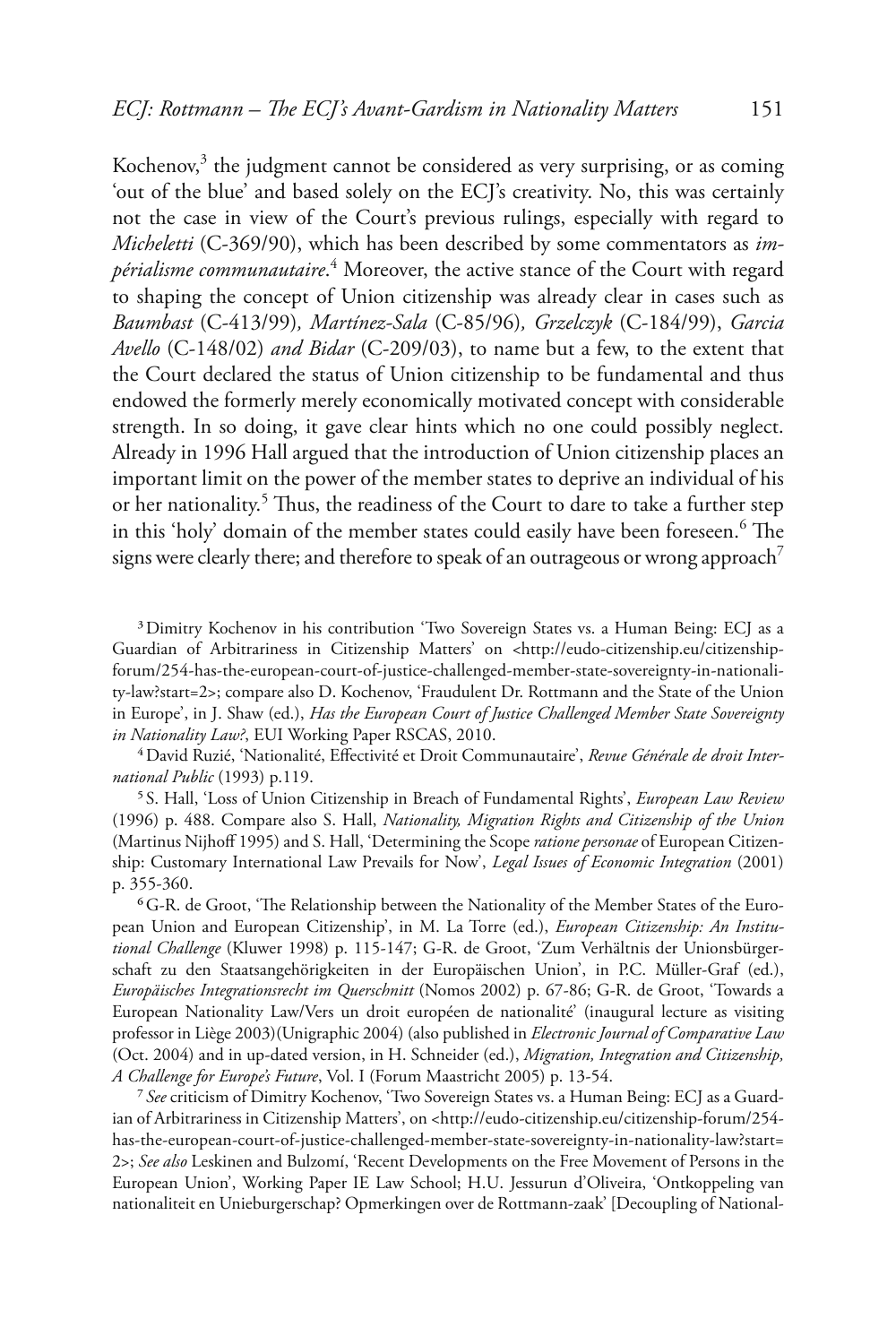taken by the Court cannot be supported. On the contrary, it has to be welcomed that the Court ruled as it did. First, the Court did not overstep its competences since it left it to the national courts to proceed further with the issue regarding the principle of proportionality; and, secondly, the attempt to help an individual not to become stateless is a legitimate aim.

What makes the case so special is that for the first time, the question was expressly raised as to the extent of discretion available to the member states to determine *who* their nationals are; and whether the powers of the member states to lay down the conditions for the *acquisition* and *loss* of nationality can still be exercised without any right of supervision by Community law (Opinion Maduro, paragraph 1). The indirect influence of Union law on the nationality laws of the member states was therefore directly addressed in *Rottmann*.

The questions which the judgment poses are multiple. First, since the Court has ruled that the issue at stake falls within the scope of European Union law, it needs to be clarified as to which situations within the sphere of nationality law the scope of Union law now applies, how far it reaches and with what kind of situations it engages . In addition, of course, the question of the relationship between Union citizenship and national citizenship has to be addressed. Does the judgment, as noted by Davies, $^8$  point to a re-ordering of this relationship in favour of Union citizenship? Does *Rottmann* indeed point in the direction of the abandonment of the hierarchy of the two concepts and is it time rather to speak of citizenship pluralism as he suggests? Moreover, the possible concrete consequences on nationality laws of the member states have to be analysed. It seems clear that some provisions in the Nationality Acts of several member states are not in line with the principle of proportionality and should therefore be urgently amended in order to avoid a 'tsunami' of case-law of the ECJ on nationality matters.

#### Scope of the ruling

The question as to precisely which situations fall within the scope of Union law after *Rottmann* is crucial. Do the statements of the Court in paragraphs 42 and 43 to the effect that Union citizenship must be regarded as a fundamental status and that certain national acts engaging Union citizenship fall by reason of their very nature within the ambit of EU law, mean that in consequence all situations which concern the *granting* or *loss* of nationality and which result consequently in the acquisition or loss of Union citizenship, fall within the scope of Union law? More bluntly, does this mean that member states are now obliged always to take

ity and Union Citizenship], *Nederlands Juristenblad* (2010) p. 1028-1032 [of which the preceding half of this double case note is an adaptation and translation – *EuConst*].

8 *Supra* n. 3.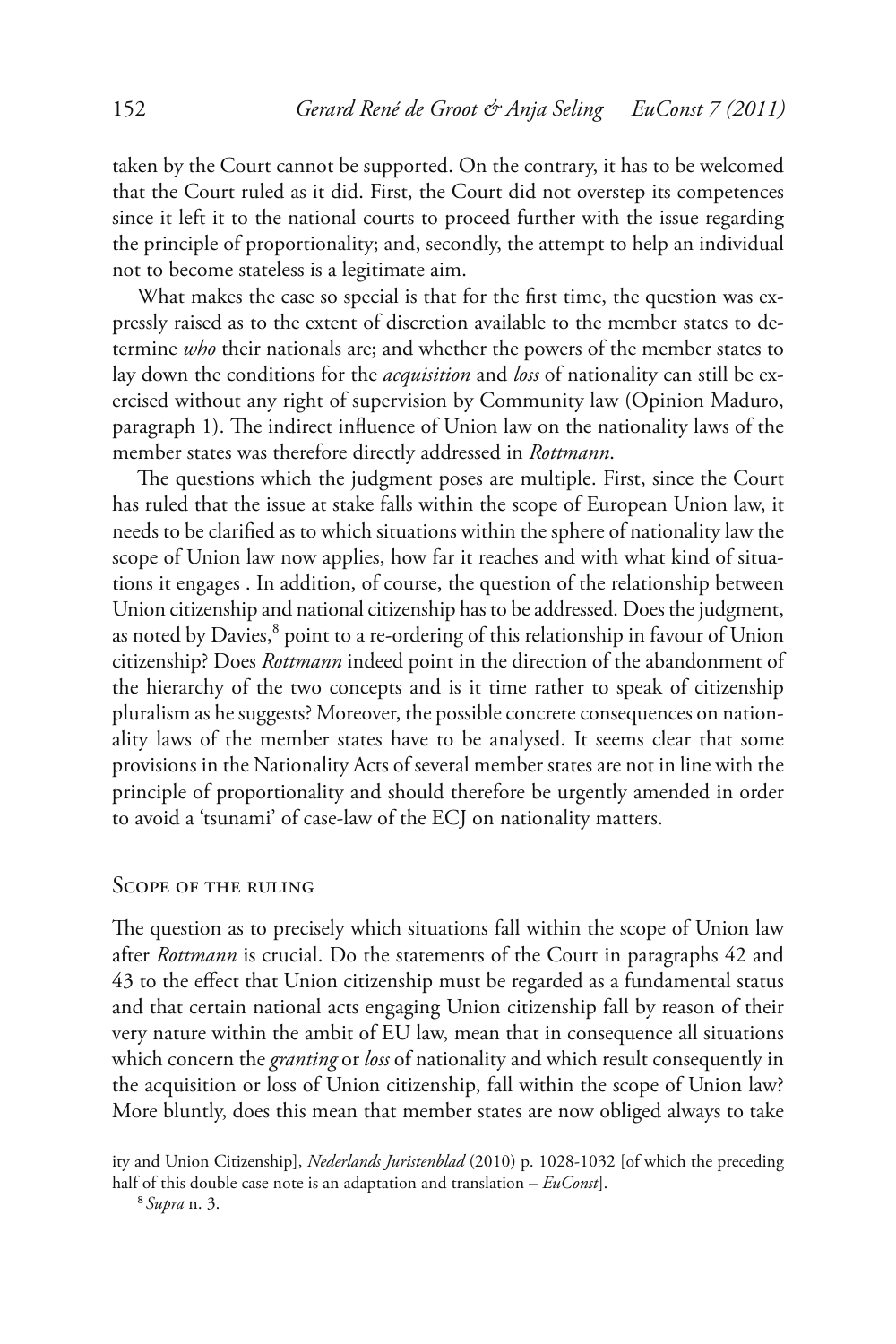into account Union law in their decisions whether to grant or to revoke national citizenship, in case Union citizenship would be in danger of being lost? In this respect, it might be helpful to differentiate between different situations. The case at stake reflects a situation in which a citizen of a member state who possessed the nationality of another member state but lost the latter due to the acquisition of the new member state nationality. The loss of the newly acquired member state nationality consequently means loss of Union citizenship. The Court found that such a situation falls undoubtedly within the scope of Union law (paragraphs 42- 43). Another situation would be that a citizen of a member state loses that nationality but still possesses the nationality of another member state and therefore does not lose Union citizenship. Does such a situation clearly not also touch upon EU  $law<sup>9</sup>$ 

Again a different situation arises with regard to a third-country national who becomes naturalised in a member state and therefore acquires Union citizenship. After his naturalisation he moves to another member state. He is then confronted with a procedure of deprivation of his member state nationality and accordingly of Union citizenship. The wording of paragraph 42 does not seem to cover such a situation. However, in *Metock* (C-127/08) the Court already found that the freedom of movement for Union citizens 'must be interpreted as the right to leave any member state, in particular the member state whose nationality the Union citizen possesses, in order to become established under the same conditions in any member state other than the member state whose nationality the Union citizen possesses' (paragraph 3 of the summary of the judgment). This may have, as a consequence, that third-country nationals naturalised in a member state of the European Union also fall within the scope of Union law when they are threatened with the loss of their previously acquired Union citizenship status, on condition that they have made use of the right to free movement.

Lastly, does a situation involving a third-country national who is naturalised in a member state and therefore also becomes a European citizen but who does not make use of his free movement rights, and who loses member state nationality and accordingly Union citizenship, fall within the scope of Union law too? Is such a situation covered by paragraph 42 of the judgment? Does the Court thereafter view Union citizenship as *by definition* not an internal matter or, as outlined by Maduro, is it not an internal matter only after use has been made of the Union citizen's free movement rights (paragraph 11)? The answer to this question is not very clear but, following *Metock,* it is most likely to be negative (*Metock*, C-127/08, paragraph  $73$ ).<sup>10</sup>

<sup>9</sup> For instance, according to Dimitry Kochenov in his case note on the *Rottmann* decision in *CMLR* (47) (2010) p. 1842 (footnote 47).

<sup>&</sup>lt;sup>10</sup> Compare, however, the important opinion of A.G. Sharpston in the case *Ruiz Zambrano*, C-34/09 [decided on 8 March 2011, just before publication – EuConst]. *See also*, V. Kochenov, *CMLR* (2010) p. 1841, 1842.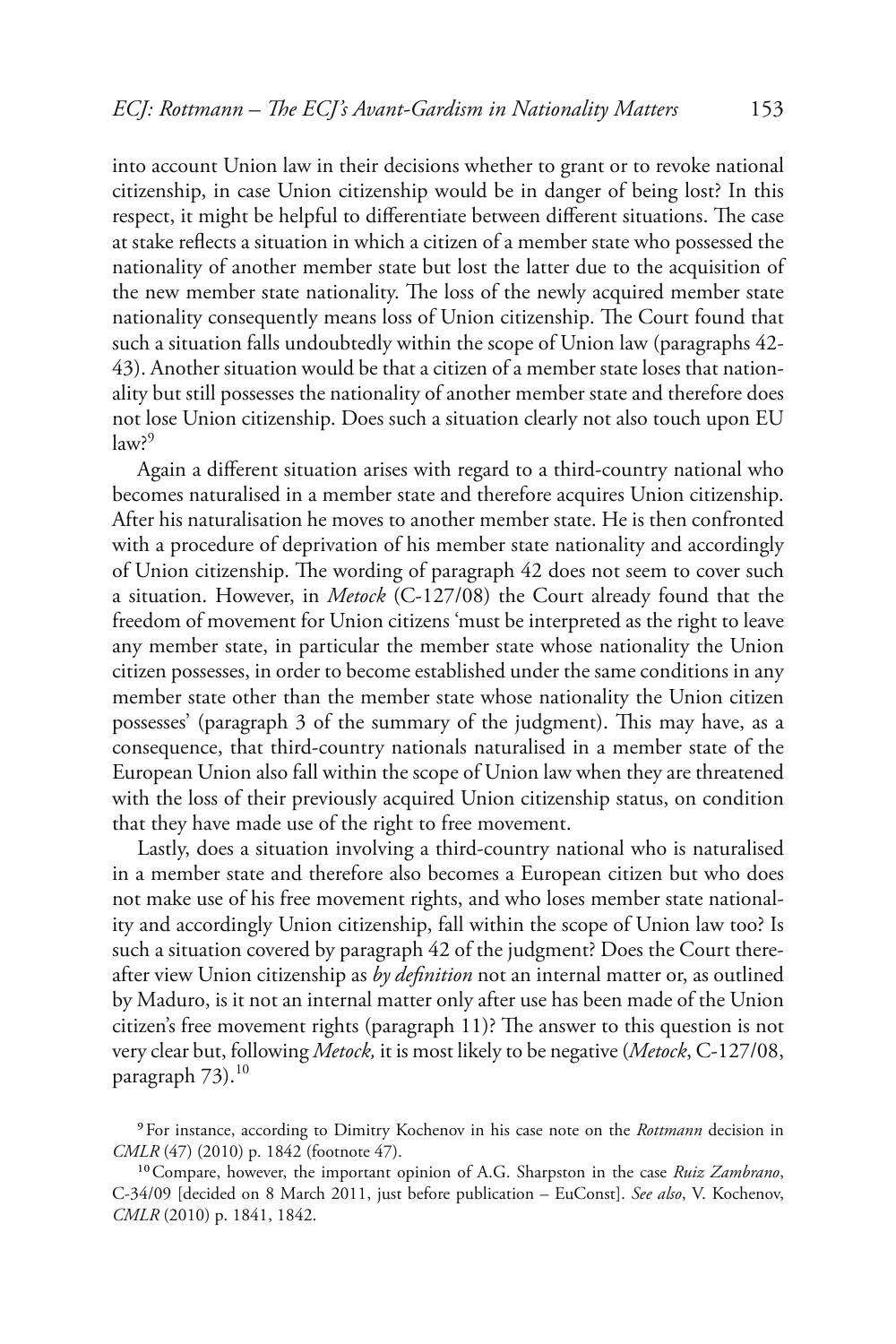What seems to be clear for us, however, is that the situation where unequal treatment between those Union citizens who made use of their free movement rights within the European Union and therefore enjoy stronger protection not to lose their nationality and those who stayed in their country of nationality or took up residence in a third country and thus enjoy less protection, should be avoided.<sup>11</sup> This would imply a distinction between 'average' citizens of a member state and those carrying little Union stars around their heads.<sup>12</sup>

In addition, the question arises whether only the loss of nationality falls within the scope of EU law, or whether this is also the case with the acquisition of the nationality of a member state. Even though the Court differentiated between the situation in *Rottmann* and that in *Kaur* (paragraph 49), it appears rather illfounded to assume that situations in which the granting of Union citizenship is at stake do not fall within the scope of Union  $law<sup>13</sup>$  In the contrary, in paragraph 62 the Court emphasizes 'that the principles stemming from this judgment with regard to the powers of the member states in the sphere of nationality, and also their duty to exercise those powers having due regard to European Union law, apply both to the member state of naturalisation and to the member state of the original nationality.' Therefore, Austria has to observe these principles when *Rottmann* applies for reacquisition of Austrian nationality. There is no reason to assume, that general principles of Union law would not be relevant for other cases of acquisition of nationality, based on the establishment of a family relationship with a national, birth on the territory of a State or based on continuous permanent legal residence (e.g., naturalisation or exercise of option rights). The proportionality principle which takes a central place in the *Rottmann* case could, e.g., prove to be relevant, if an application for naturalisation is rejected because of a minor delict committed by the applicant. But also other general principles of Union law could be of importance, e.g., the principle of equality addressed by Maduro in his Opinion (paragraph 34).

<sup>11</sup> See the contribution of O. Golynker, 'The correlation between the status of Union citizenship, the rights attached to it and nationality in Rottmann', on <http://eudo-citizenship.eu/citizen ship-forum/254-has-the-european-court-of-justice-challenged-member-state-sovereignty-in-na tionality-law?start=2>.

<sup>12</sup> See G-R. de Groot 'Invloed van het Unierecht op het nationaliteitsrecht van de Lidstaten: Overwegingen over de Janko Rottmann-beslissing van het Europees Hof van Justitie' [Influence of Union Law on the Nationality Law of the Member States: Considerations on the Janko Rottmann Decision of the European Court of Justice], *Asiel & Migratierecht* (2010) p. 293-300.

<sup>13</sup> See Davies, *supra* n. 3.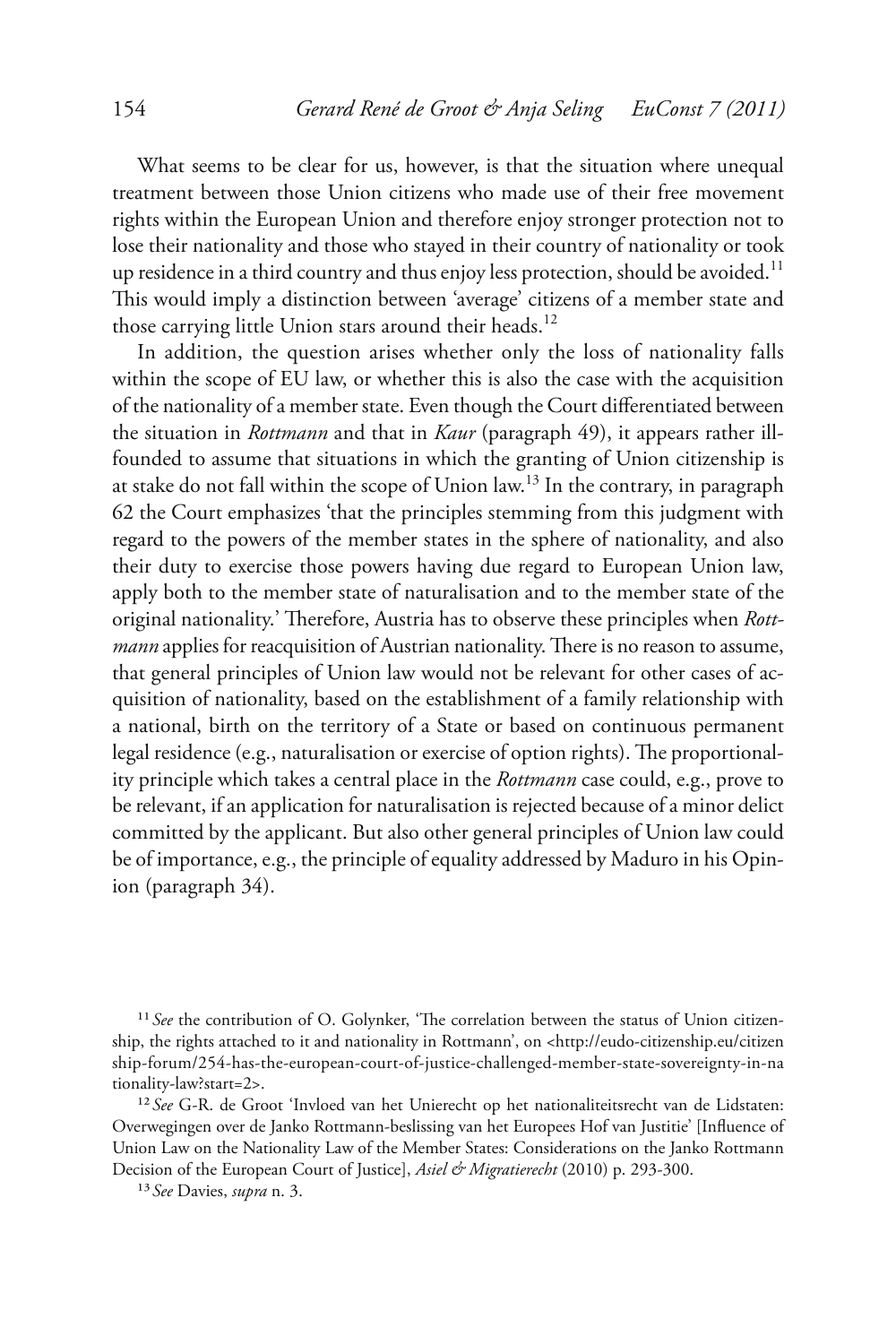### Possible consequences for the nationality law of the member **STATES**

So far, few comments on *Rottmann* have pointed out the potential consequences of the judgment for the nationality laws of the member states. The Court ruled that the loss of Union citizenship and of the rights attached to that status is amenable to judicial review carried out in the light of European Union law (paragraph 48). This will most certainly entail a scrutiny of the nationality laws of the member states.<sup>14</sup> In what follows some possible examples will be outlined.

It is clear, first of all, that the *Rottmann* judgment will have consequences for the regulation of deprivation of nationality because of the discovery of fraud. Let us illustrate this, with a description of problems arising with regard to Articles 14 and 15(1)(d) of the Netherlands Citizenship Act, which regulates the loss of Dutch nationality by deprivation. Generally, the principle of proportionality also applies in Dutch national law. In addition, however, following *Rottmann*, citizens need to have the chance, before their newly acquired member state nationality may be revoked, to apply for the re-acquisition of their old nationality. This rule does not exist in Dutch nationality law nor – as far as we could see – in the rules or practice in any other member state of the European Union.<sup>15</sup> Moreover, in the light of the *Rottmann* ruling, it is questionable whether the Court will accept that deprivation becomes effective immediately, before a decision of revocation becomes unchallengeable. According to Dutch law, after revocation of Dutch nationality by the Dutch minister of justice, the person immediately loses his/her Dutch passport even if the person concerned challenges this decision.<sup>16</sup> It is questionable whether this is in accordance with EU law and in particular with the principle of proportionality.<sup>17</sup> In addition, with regard to Article 15(1)(d) of the Netherlands Citizenship Act, it is doubtful whether deprivation of Dutch nationality because of failing to have made 'every effort to divest himself of his or her original nationality' can be accepted if a person, after losing Dutch nationality, can again be naturalised without making 'every effort to divest himself of his or her original nationality.'<sup>18</sup> It can be assumed that the Court will not accept such a situation as being compat-

¹4 *See* also Kochenov, *CMLR* (2010) p. 1845, 1846.

<sup>15</sup> 22 Member states of the European Union have this ground for loss. Only in the Czech Republic, Italy, Poland, Slovenia and Slovakia is this possibility lacking. G-R. de Groot and M.P. Vink, 'Loss of Citizenship, Trends and Regulations in Europe', Oct. 2010, in particular, table 2, available on: <http://eudo-citizenship.eu/docs/Loss.pdf>.

<sup>16</sup> Judgment of the Council of State, 18 Aug. 2004, p. 403.

<sup>17</sup> From the facts in *Rottmann*, it seems to follow that this is different in Germany.

<sup>18</sup> This ground for loss exists in six member states of the European Union. *See* G-R. de Groot and M.P. Vink, 'Loss of Citizenship, Trends and Regulations in Europe', June 2010, table 2: <http:// eudo-citizenship.eu/docs/Loss.pdf>.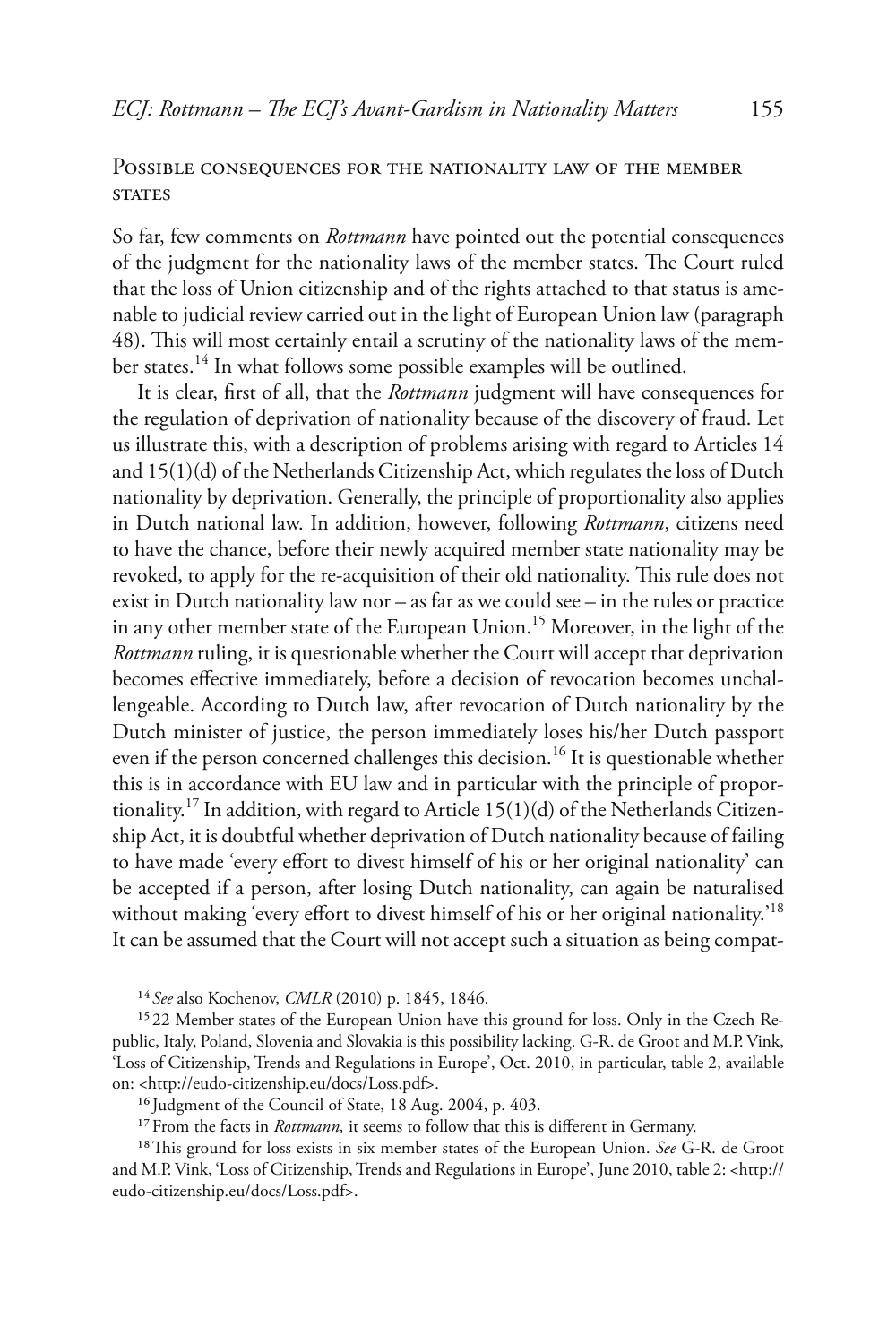ible with the principle of proportionality. In particular, decisions relating to deprivation of nationality where the person concerned had promised to renounce his or her old nationality, but then discovers that this act actually costs a lot of money, seem to stand very uneasily with the principle of proportionality. Until now, the Dutch Council of State has found it impossible to prevent the deprivation by using the argument of the high costs encountered.<sup>19</sup> After the loss of Dutch nationality, however, the person involved could apply again for naturalisation and ask for a waiver of the requirement of renunciation due to the high costs involved. It is unlikely that this contention could be sustained after *Rottmann.*

Special difficulties may arise with regard to cases of so-called 'identity fraud' (submission of false personal data, like a false name, age or place of birth) during the naturalisation procedure. If this type of fraud is discovered in the Netherlands and the naturalisation took place after 1 April 2003, Article 14 (1) is again applicable: deprivation of nationality is possible, but the principle of proportionality has to be observed. Problems actually arise with naturalisations which took place before 1 April 2003. According to a decision of the Supreme Court (*Hoge Raad*) of 30 June 2006,<sup>20</sup> it is then possible to conclude that a person never acquired Dutch nationality because of the identity fraud during the naturalisation procedure. Only in exceptional circumstances, in which it is clear that the person could be sufficiently identified even though incorrect personal data were provided to the authorities and these data did not constitute a real obstacle for the assessment of the application for naturalisation, would the grant of Dutch nationality nevertheless be valid. These rules, which are applicable to citizens who were naturalised before 1 April 2003, clearly cannot be said to meet the proportionality test. In addition, it is obvious that the principle of equality which Advocate-General Maduro mentioned in his Opinion (paragraph 34) is certainly not in line with this approach. The fact that there is unequal treatment between those who were naturalised before 1 April 2003 and those after 1 April 2003 clearly constitutes a breach of this principle.

But also other issues may be influenced by general principles of Union law. Jo Shaw21 questions whether the German obligation to make a choice between the *iure soli* acquired German citizenship and the *iure sanguinis* acquired foreign nationality before they reach the age of 23, is in accordance with European Union law. Children who possess the nationality of another State next to a *iure sanguinis*

<sup>&</sup>lt;sup>19</sup> Council of State, 25 Aug. 2004, p. 404.

<sup>&</sup>lt;sup>20</sup> Nederlandse Jurisprudentie (2007) p. 501.

<sup>&</sup>lt;sup>21</sup> J. Shaw in her contribution 'Has the European Court of Justice Challenged Member State Sovereignty in Nationality Law?', on: <http://eudo-citizenship.eu/citizenship-forum/254-has-theeuropean-court-of-justice-challenged-member-state-sovereignty-in-nationality-law>.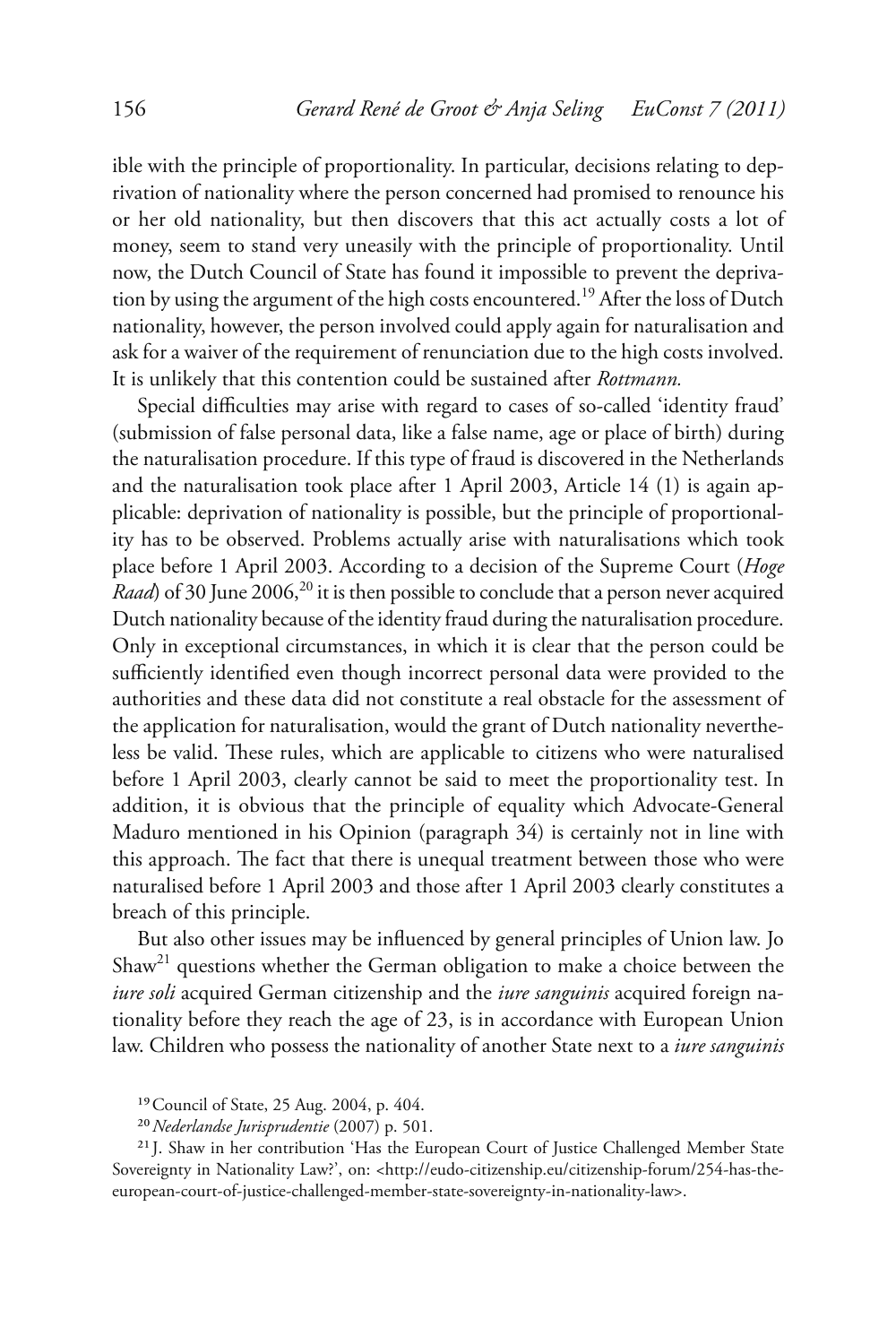acquired German nationality do not have this obligation. Does this violate the principle of equality? Moreover, the children involved were born as *iure soli* German and therefore European citizens. If they continue to reside on the territory of the Union, loss of European citizenship because they did not give up their *iure sanguinis* acquired other citizenship may be disproportionate. To impose a fine may be acceptable, but the loss of their effective nationality linked to European citizenship could go too far. It should be noted that this extravagant ground for loss of nationality in Europe exists only in Germany and that this ground for loss is contrary to the standards set by Article 7 of the European Convention on Nationality.22 It has to be admitted that at the time of becoming a State Party to this convention, Germany made a reservation in order to maintain this ground for  $\text{loss}^{23}$  But, clearly, this reservation does not affect the obligations which the ECJ may derive from the general principles of EU law for the member states in the field of nationality.

Jo Shaw also raises the question whether, after *Rottmann,* all decisions on acquisition and loss of nationality have to be reasoned in order not to conflict with European law. It seems to us that this question needs to be answered in the affirmative, which has important consequences for the practice in several member states of the Union. In several member states such an obligation does not exist.<sup>24</sup> It is also noteworthy that Bulgaria and Hungary made a reservation on Article 11 of the European Convention on Nationality, which prescribes: 'Each State Party shall ensure that decisions relating to the acquisition, retention, loss, recovery or certification of its nationality contain reasons in writing.' Furthermore, a consequence of *Rottmann* is that a decision on the nationality status of a person can be challenged. This is also prescribed by Article 12 of the European Convention on Nationality but, again, we can observe that some member states (Denmark and

<sup>22</sup> CETS 166, ratified by twenty states and signed by nine states. 12 Member states of the European Union ratified, and 7 other member states signed this convention.

<sup>23</sup> 'Germany declares that loss of German nationality *ex lege* may, on the basis of the 'option provision' under Section 29 of the Nationality Act [Staatsangehörigkeitsgesetz-StAG] (opting for either German or a foreign nationality upon coming of age), be effected in the case of a person having acquired German nationality by virtue of having been born within Germany (*jus soli*) in addition to a foreign nationality.'

<sup>24</sup> Belgium, Bulgaria, Cyprus, Denmark, Iceland, Ireland, Malta and Poland. The situation in Romania and Slovakia is also problematic. *See* S. Wallace Goodman, 'Naturalisation Policies in Europe: Exploring Patterns of Inclusion and Exclusion', Nov. 2010, EUDO Citizenship Observatory, Robert Schuman Centre for Advanced Studies/Edinburgh University Law School, Comparative Report, RSCAS/EUDO-CIT-Comp. 2010/7, table 5, available on <http://eudo-citizenship. eu/docs/7-Naturalisation%20Policies%20in%20Europe.pdf>.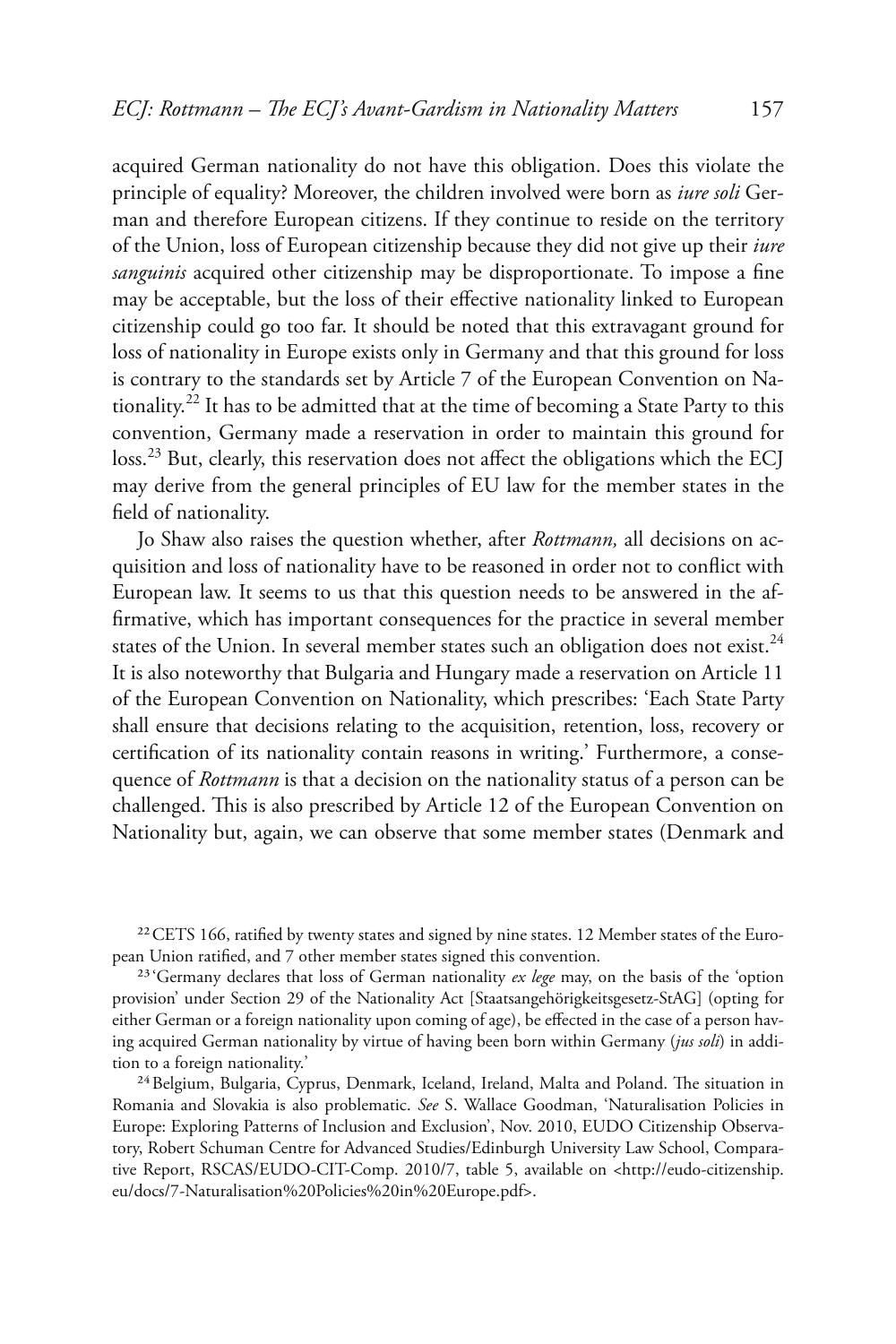Hungary) made a reservation on that point.<sup>25</sup> Moreover, it is known that this right is lacking in some other member states which have not yet ratified the European Convention on Nationality, e.g., Belgium. It has to be emphasised that it is highly questionable whether Belgium and Denmark can maintain that decisions on naturalisations happen by Act of Parliament, without, therefore, any possibility of challenging these decisions.26

Several member states have certain grounds for loss – other than deprivation of nationality because of fraud committed during a naturalisation procedure – which apply exclusively to nationals who did not acquire their nationality by birth.<sup>27</sup> This differential treatment of 'European citizen by birth' and 'European citizen by naturalisation' is certainly at odds with the European Union legal order.

Questionable distinctions regarding the acquisition of nationality by birth or by establishment of a family relationship could also prove to be contrary to the equality principle of European law. Some member states do not provide for a *ius sanguinis* acquisition of their nationality if a child is born (abroad) outside of wedlock, if only the father is a national; or they require, in the case of recognition of a foreign child, additional evidence of the biological truth before the child acquires the nationality.28

The principle of the protection of legitimate expectations, which Advocate General Maduro also potentially views as being capable of restricting the legislative power of the member states in the sphere of nationality (paragraph 31), cannot be disregarded by the national authorities either. Until now, e.g., the courts in The Netherlands repeatedly ruled that the protection of legitimate expectations is not a ground for acquisition of Dutch nationality.<sup>29</sup> It is likely that this view can no longer be maintained in the light of the principle of legal certainty. We expect that consequently all member states have to introduce a construction which protects

²5 No administrative or judicial review is possible in Belgium, Bulgaria, Denmark, Hungary, Iceland, Malta, Poland, Romania and Slovakia. *See* Goodman, *supra* n. 25.

<sup>26</sup> We would submit that rules on naturalisation by decision of parliament cannot be qualified as aspects of the '*national identities*, inherent in their fundamental structures, political and *constitutional*, inclusive of regional and local self-government' as referred to in Art. 4(2) TEU.

²7 *See*, e.g., Art. 23(1)(2) Belgian Nationality Act, Art. 24 Bulgarian Nationality Act, Art. 113(3) of the Cypriot rules on nationality, 28(1)(1) Estonian Nationality Act, 19(1)(e) Irish Nationality and Citizenship Act, 21(2) Lithuanian Nationality Act, 14(2) Maltese Nationality Act, 25 (1)(b) Spanish Civil Code.

<sup>28</sup> Art. 1(1) Danish Nationality Act, Art.1 and 2(1) Icelandic Nationality Act, Art.4 Netherlands Nationality Act. *See* M.P. Vink and G-R. de Groot, 'Birthright Citizenship, Trends and Regulations in Europe', July 2010, available on <http://eudo-citizenship.eu/docs/Acquisition.pdf>, in particular tables 1 and 2.

 $29$  Compare the critical remarks of H.U. Jessurun d'Oliveira in his comment on the decision of the *Hoge Raad*, 11 Oct. 1985, in *Ars Aequi* (1986) p. 225-229 and G-R. de Groot, *Nationaliteit en rechtszekerheid* [Nationality and Legal Certainty], (Boom Juridische uitgevers 2008) p. 44-55.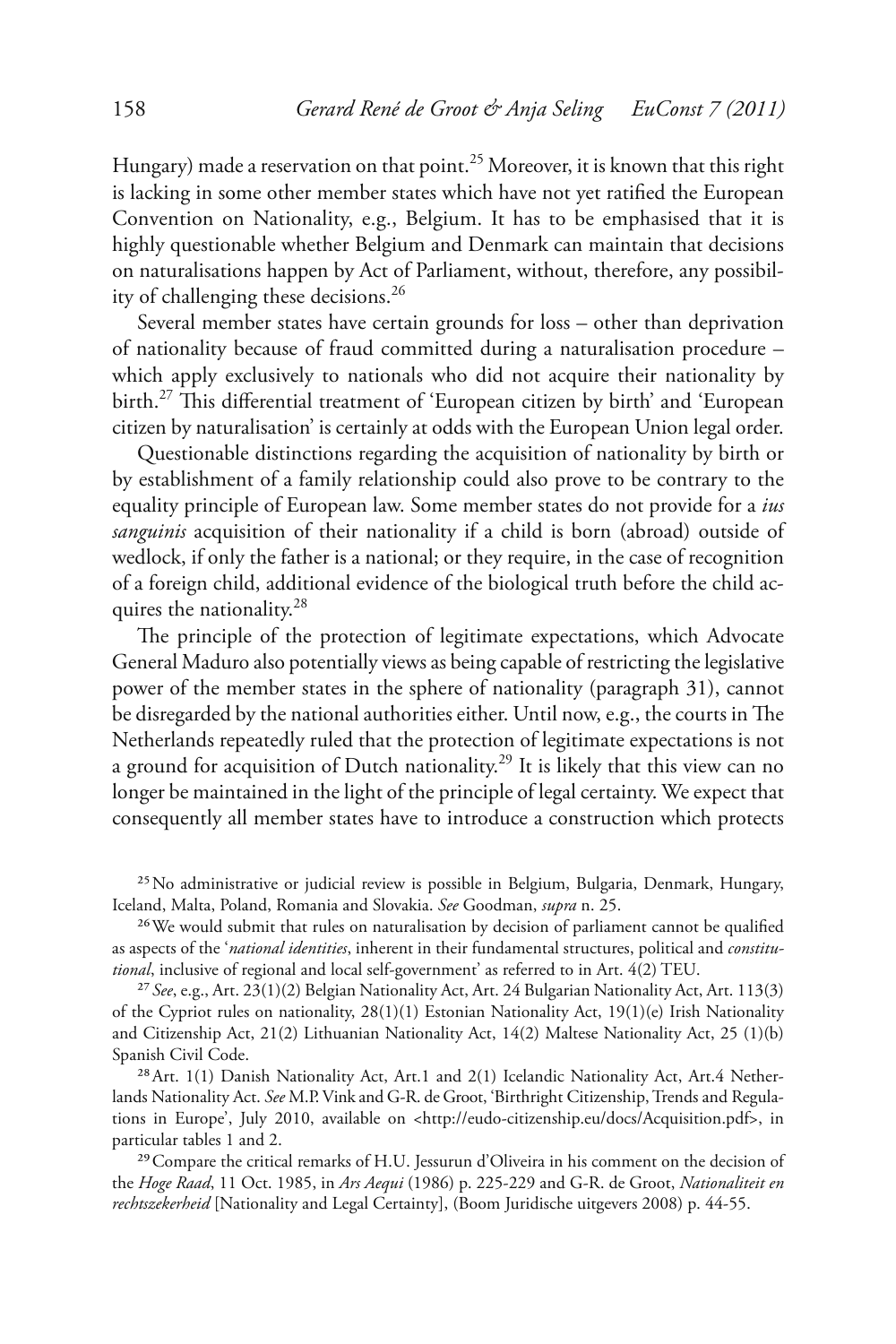the possession of the nationality in good faith $30$  or, to put it differently, the protection of legitimate expectations.<sup>31, 32</sup>

Above, we criticised in the light of the *Rottmann* judgment the fact that decisions on the nationality position of persons cannot be challenged in some member states. The question has to be raised whether an integration test, which in an increasing number of member states has to be successfully passed before qualifying for naturalisation, can be challenged in court. If we are correct, this is very often not the case. However, a general judicial protection against arbitrariness implies that it must be possible to argue in court that the answer given on the question was (also) correct, that the question was unclear or even that the question lacks any relevance in the context of the goal of the test: measuring the degree of integration of the applicant.<sup>33</sup> The fact that in some member states these tests are outsourced to agencies or other nongovernmental bodies is not relevant, because the result of the test is one of the determinants of the naturalisation authorities` reaction to any given application.

#### Finally

To disregard the general principles as mentioned above, like the principle of proportionality, the principle of equal treatment and the principle of the protection of legitimate expectations, will not be tolerated in Luxembourg. It can be concluded that *Rottmann* has potentially huge consequences and urgently requires amendments to be made with regard to several national rules governing the loss and the acquisition of nationality in order to prevent long court proceedings and preliminary ruling questions.

<sup>30</sup> Compare Art. 21-13 French Code Civil: 'Peuvent réclamer la nationalité française par déclaration souscrite conformément aux articles 26 et suivants, les personnes qui ont joui, d'une façon constante, de la possession d'état de Français, pendant les dix années précédant leur déclaration.'

<sup>31</sup> Compare Art. 3(2) German Nationality Act: 'Die Staatsangehörigkeit erwirbt auch, wer seit zwölf Jahren von deutschen Stellen als deutscher Staatsangehöriger behandelt worden ist und dies nicht zu vertreten hat. Als deutscher Staatsangehöriger wird ins besondere behandelt, wem ein Staatsangehörigkeitsausweis, Reisepass oder Personalausweis ausgestellt wurde. Der Erwerb der Staatsangehörigkeit wirkt auf den Zeitpunkt zurück, zu dem bei Behandlung als Staatsangehöriger der Erwerb der Staatsangehörigkeit angenommen wurde. Er erstreckt sich auf Abkömmlinge, die seither ihre Staatsangehörigkeit von dem nach Satz 1 Begünstigten ableiten.'

³² *See also* Principle 18 of Recommendation 2009/13 of the Committee of Ministers of the Council of Europe on the Nationality of Children of 9 Dec. 2009: 'provide that children who were treated in good faith as their nationals for a specific period of time should not be declared as not having acquired their nationality.'

³³ *See*, for critical remarks on examples of unreasonable or even ridiculous questions: G-R. de Groot et al., 'Passing Citizenship Tests as a Requirement for Naturalisation: A Comparative Perspective', in E. Guild et al. (ed.), *Illiberal Liberal States: Immigration, Citizenship and Integration in the EU* (Ashgate 2009) p. 51-77.